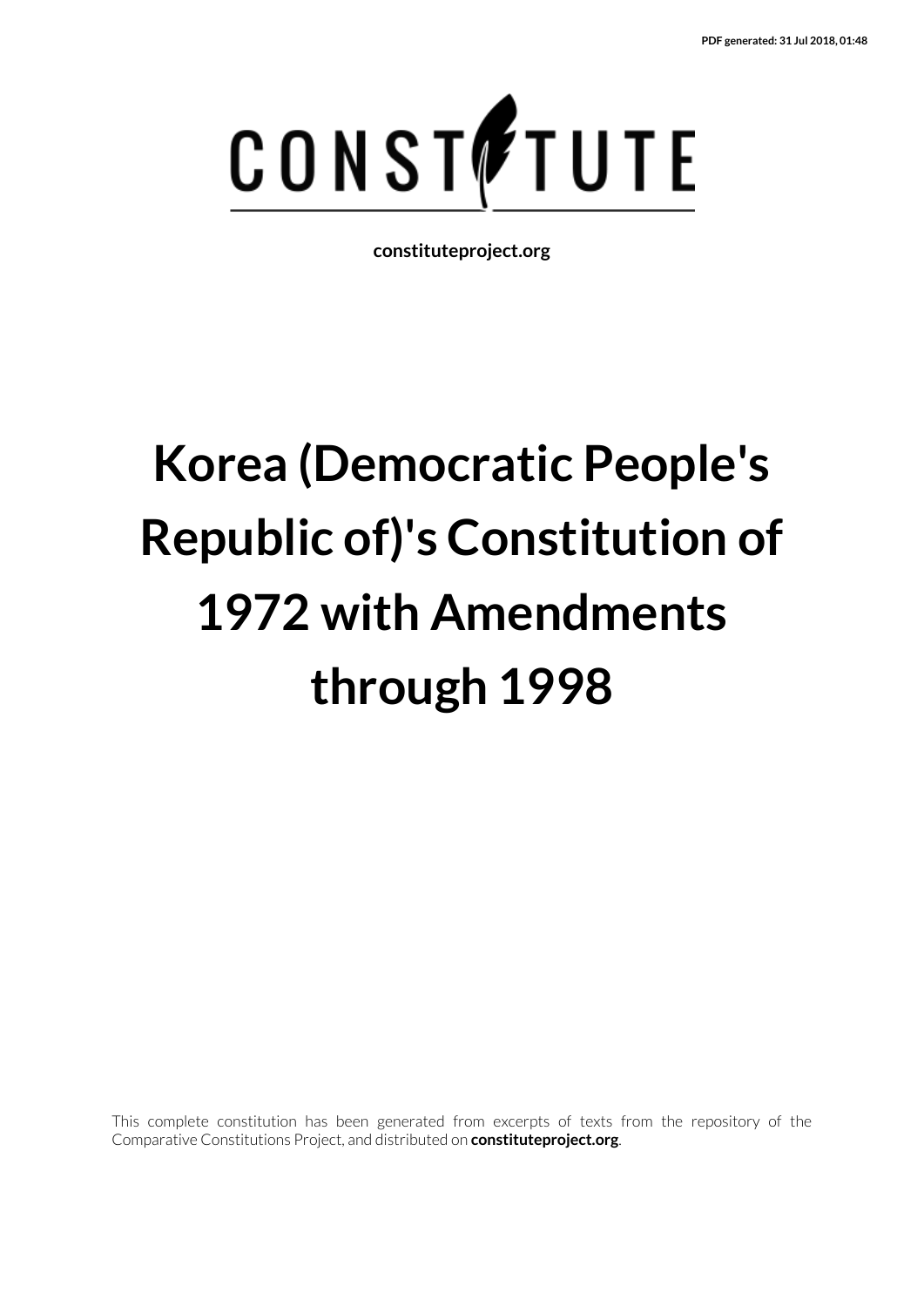## **Table of contents**

| Chapter 7: National Emblem, Flag, National Anthem and Capital 29 |
|------------------------------------------------------------------|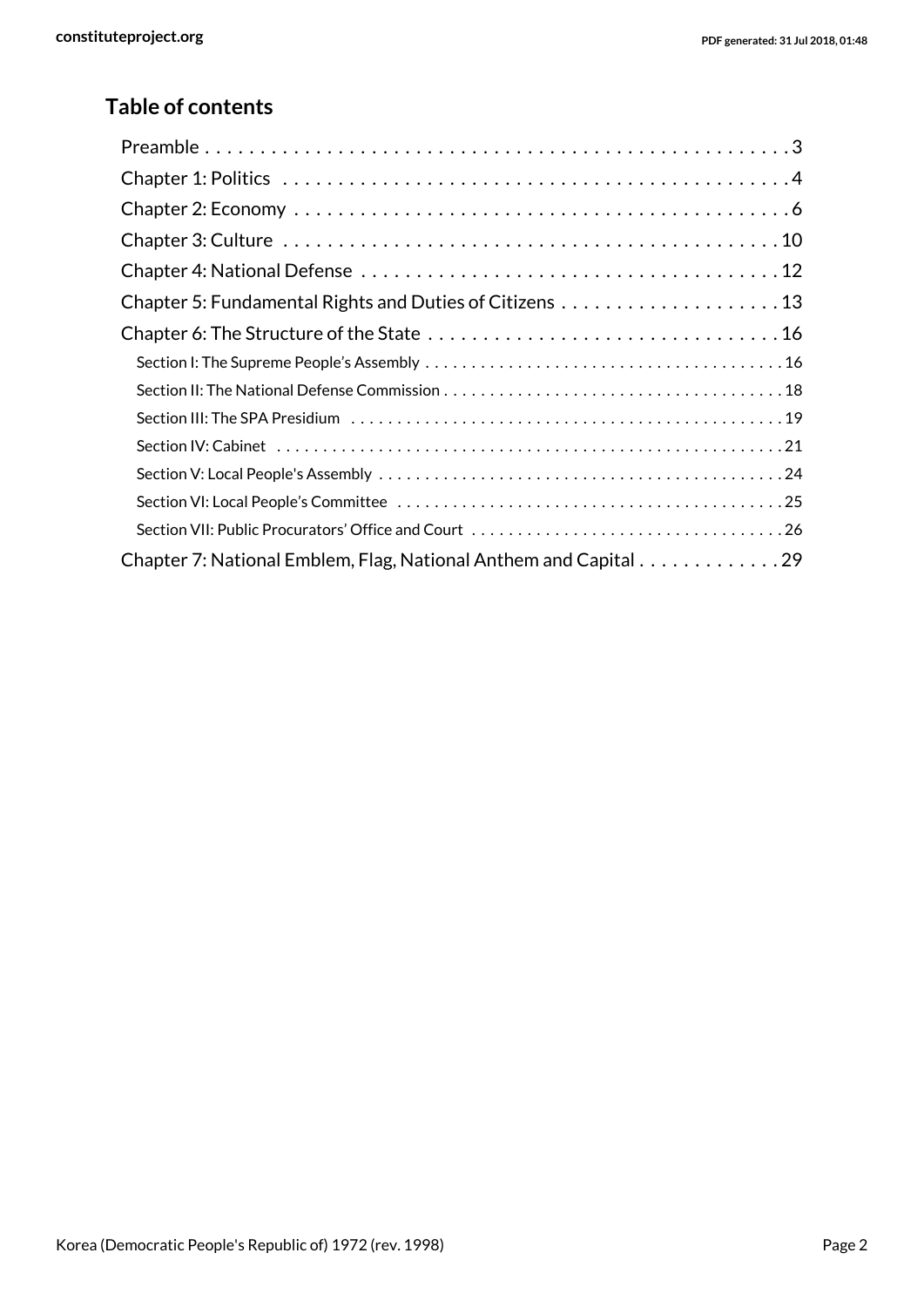## <span id="page-2-2"></span><span id="page-2-1"></span><span id="page-2-0"></span>**Preamble**

The Democratic People's Republic of Korea is a socialist fatherland of Juche which embodies the idea of and guidance by the great leader Comrade Kim II Sung.

The great leader Comrade Kim II Sung is the founder of the DPRK and the socialist Korea.

Comrade Kim II Sung founded the immortal Juche idea, organized and guided an anti-Japanese revolutionary struggle under its banner, created revolutionary tradition, attained the historical cause of the national liberation, and founded the DPRK, built up a solid basis of construction of a sovereign and independent state in the fields of politics, economy, culture and military, and founded the DPRK.

Comrade Kim II Sung put forward an independent revolutionary line, wisely guided the social revolution and construction at various levels, strengthened and developed the Republic into a people-centered socialist country and a socialist state of independence, self-sustenance, and self-defense.

Comrade Kim II Sung clarified the fundamental principle of State building and activities, established the most superior state social system and political method, and social management system and method, and provided a firm basis for the prosperous and powerful socialist fatherland and the continuation of the task of completing the Juche revolutionary cause.

Comrade Kim II Sung regarded "believing in the people as in heaven" as his motto, was always with the people, devoted his whole life to them, took care of and guided them with a noble politics of benevolence, and turned the whole society into one big and united family.

The great leader Comrade Kim II Sung is the sun of the nation and the lodestar of the reunification of the fatherland. Comrade Kim II Sung set the reunification of the country as the nation's supreme task, and devoted all his work and endeavors entirely to its realization.

Comrade Kim II Sung, while turning the Republic into a mighty fortress for national reunification, indicated fundamental principles and methods for national reunification, developed the national reunification movement into a pan-national movement, and opened up a way for that cause, to be attained by the united strength of the entire nation.

The great leader Comrade Kim II Sung made clear the fundamental idea of the Republic's external policy, expanded and developed diplomatic relations on this basis, and heightened the international prestige of the Republic. Comrade Kim II Sung as a veteran world political leader, hew out a new era of independence, vigorously worked for the reinforcement and development of the socialist movement and the nonaligned movement, and for world peace and friendship between peoples, and made an immortal contribution to the mankind's independent cause.

Comrade Kim II Sung was a genius ideological theoretician and a genius art leader, an ever-victorious, iron-willed brilliant commander, a great revolutionary and politician, and a great human being. Comrade Kim II Sung's great idea and achievements in leadership are the eternal treasures of the nation and a fundamental guarantee for the prosperity and efflorescence of the DPRK.

The DPRK and the entire Korean people will uphold the great leader Comrade Kim II Sung as the eternal President of the Republic, defend and carry forward his ideas and exploits and complete the Juche revolution under the leadership of the Workers' Party of Korea.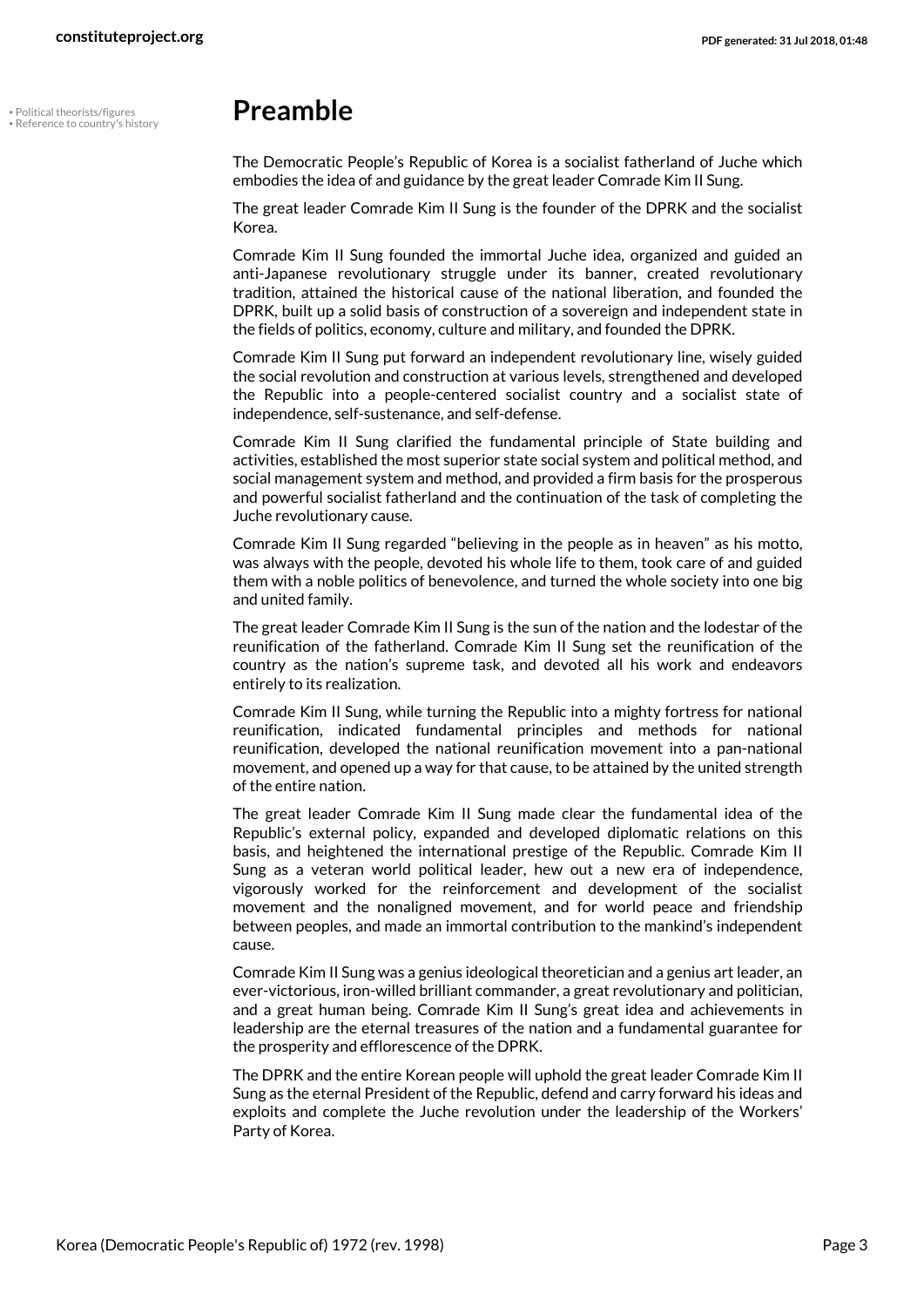The DPRK Socialist Constitution is a Kim II Sung constitution which legally embodies Comrade Kim II Sung's Juche state construction ideology and achievements.

## <span id="page-3-0"></span>**Chapter 1: Politics**

• Type of government envisioned **Article 1**

<span id="page-3-4"></span>The Democratic People's Republic of Korea is an independent socialist state representing the interests of all the Korean people.

## **Article 2**

The DPRK is a revolutionary state which has inherited brilliant traditions formed during the glorious revolutionary struggle against the imperialist aggressors, in the struggle to achieve the liberation of the homeland and the freedom and well-being of the people.

## **Article 3**

The DPRK is guided in its activities by the Juche idea, a world outlook centered on people, a revolutionary ideology for achieving the independence of the masses of people.

### • Mentions of social class **Article 4**

<span id="page-3-2"></span>The sovereignty of the DPRK resides in the workers, peasants, working intellectuals and all other working people.

The working people exercise power through their representative organs—the Supreme People's Assembly and local people's assemblies at all levels.

## **Article 5**

All the State organs in the DPRK are formed and function on the principle of democratic centralism.

<span id="page-3-3"></span>• Secret ballot **Article 6** • Claim of universal suffrage

<span id="page-3-1"></span>The organs of State power at all levels, from the county People's Assembly to the SPA, are elected on the principle of universal, equal and direct suffrage by secret ballot.

## **Article 7**

Deputies to the organs of State power at all levels have close ties with their constituents and are accountable to them for their work.

The electors may recall the deputies they have elected if the latter are not to be trusted.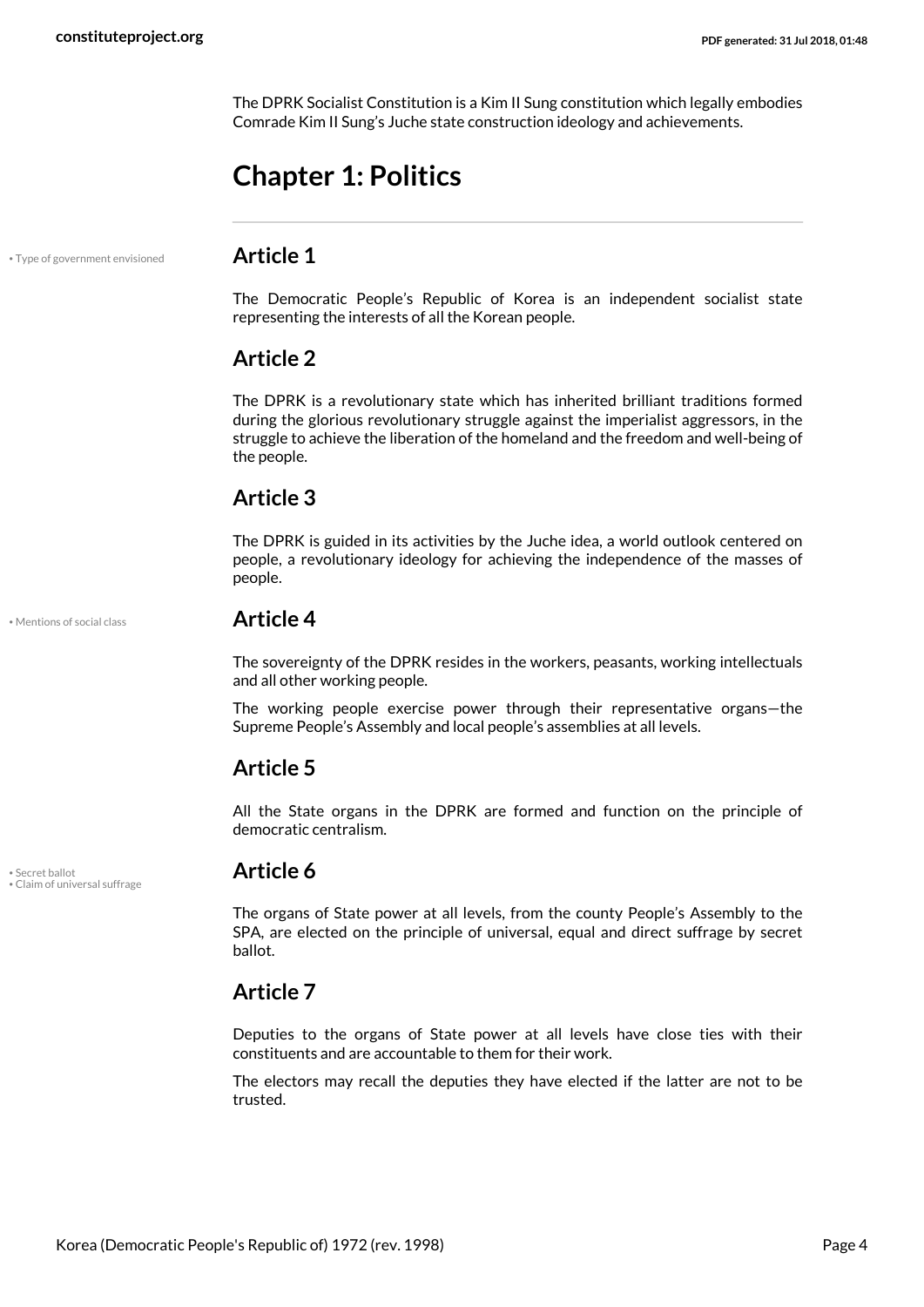• Mentions of social class **Article 8**

The social system of the DPRK is a people-centered system under which the working people are masters of everything, and everything in society serves the working people.

The State shall defend and protect the interests of the workers, peasants and working intellectuals who have been freed from exploitation and oppression and become masters of the State and society.

## **Article 9**

The DPRK shall strive to achieve the complete victory of socialism in the northern half of Korea by strengthening the people's power and vigorously performing the three revolutions—the ideological, cultural and technical—and reunify the country on the principle of independence, peaceful reunification and great national unity.

<span id="page-4-0"></span>

### • Mentions of social class **Article 10**

The DPRK bases itself on the political and ideological unity of the entire people based on the worker-peasant alliance in which the working class plays a leading role.

The State strengthens the ideological revolution and revolutionizes and working-classizes all the social members, and binds the whole society in a united group, linked up with comradeship.

## • Preferred political parties **Article 11**

<span id="page-4-1"></span>The DPRK shall conduct all activities under the leadership of the Workers' Party of Korea.

## **Article 12**

The State shall adhere to the class line, strengthen the dictatorship of people's democracy and firmly defend the people's power and socialist system against all subversive acts of hostile elements at home and abroad.

## **Article 13**

The State shall implement the mass line and apply the Chongsanri spirit and Chongsanri method to all its activities, the spirit and method by which superiors assist their subordinates, mix with the masses to find solutions to problems and rouse them to conscious enthusiasm preferentially through political work, with people.

## **Article 14**

The State shall powerfully conduct the Three-Revolution Red Flag Movement and other mass movements and accelerate the building of socialism to the maximum.

## **Article 15**

The DPRK shall champion the democratic, national rights of Koreans overseas and their rights recognized by the international law.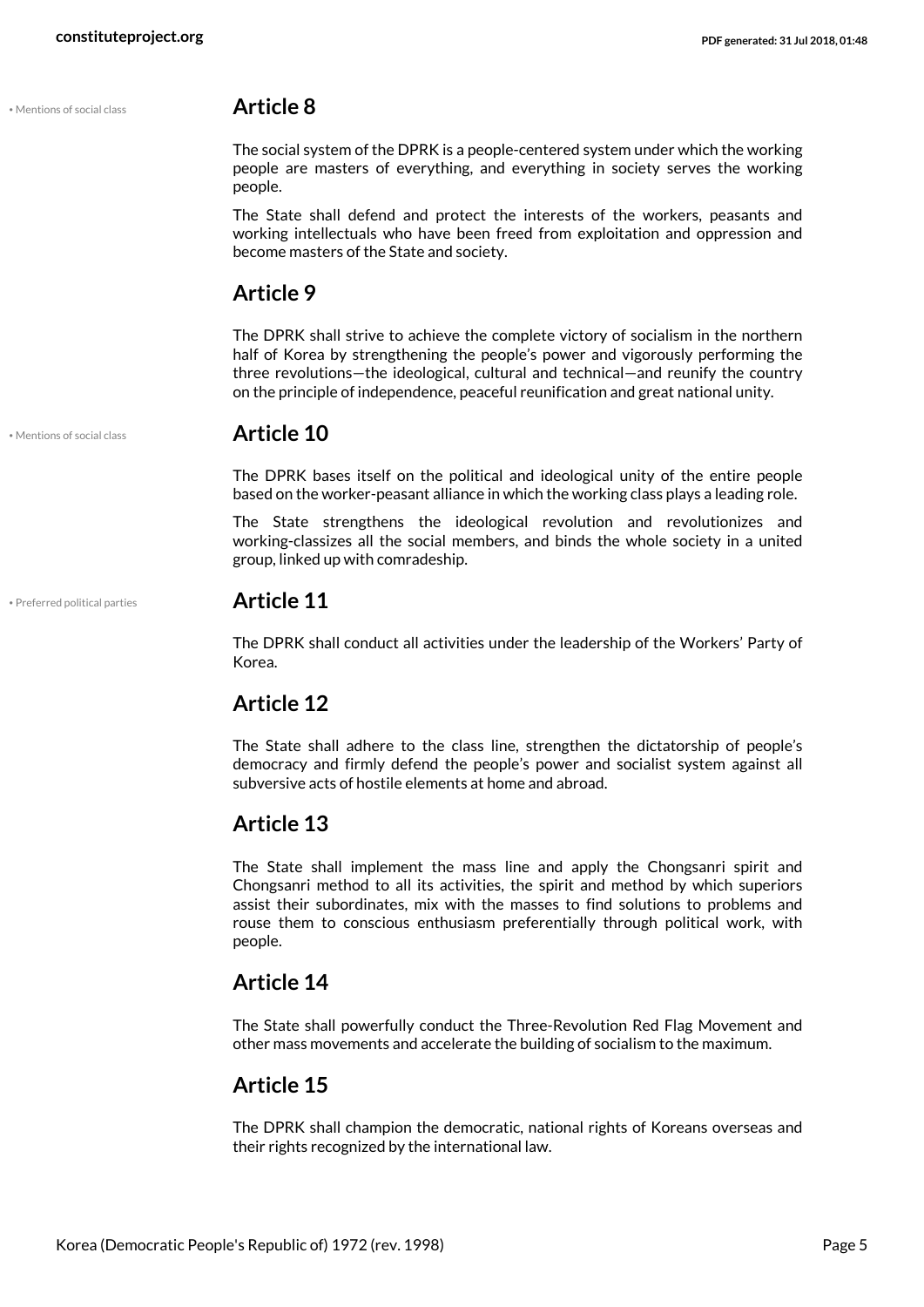The DPRK shall guarantee the legal rights and interests of foreigners in its region.

• Reference to fraternity/solidarity **Article 17**

<span id="page-5-3"></span>Independence, peace, and solidarity are the basic ideals of the foreign policy and the principles of external activities of the DPRK.

The State shall establish diplomatic as well as political, economic and cultural relations with all friendly countries, on principles of complete equality, independence, mutual respect, noninterference in each other's affairs and mutual benefit.

The State shall promote unity with the world public defending peoples who oppose all forms of aggression and interference and fight for their countries' independence and national and class emancipation.

### • Duty to obey the constitution **Article 18**

<span id="page-5-1"></span>The law of the DPRK reflects the wishes and interests of the working people and is a basic instrument for State administration.

Respect for the law and its strict adherence and execution is the duty of all institutions, enterprises, organizations and citizens.

The State shall perfect the system of socialist law and promote the socialist law-abiding life.

## <span id="page-5-0"></span>**Chapter 2: Economy**

## **Article 19**

The DPRK relies on the socialist production relations and on the foundation of an independent national economy.

## **Article 20**

In the DPRK, the means of production are owned only by the State and social cooperative organizations.

### • Ownership of natural resources **Article 21**

<span id="page-5-2"></span>The property of the State belongs to the entire people.

There is no limit to the property which the State can own.

Only the State possesses all the natural resources, railways, airports, transportation, communication organs and major factories, enterprises, ports and banks.

The State shall guarantee giving priority to the growth of its property which plays a leading role in the development of the national economy.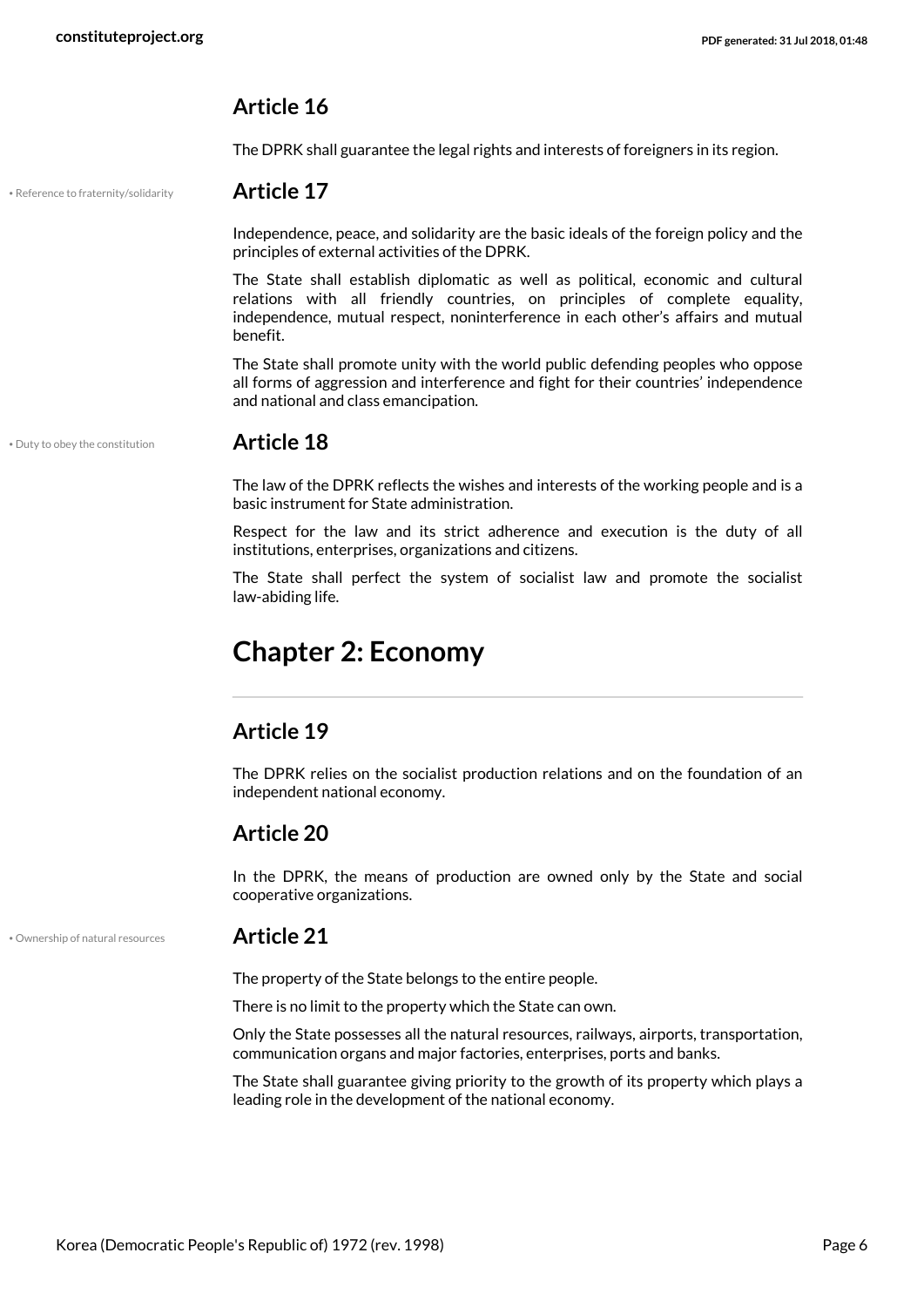The property of social cooperative organizations belongs to the collective property of working people within the organizations concerned.

Social cooperative organizations can possess such property as land, agricultural machinery, ships, medium-small sized factories and enterprises.

The State shall protect the property of social cooperative organizations.

## **Article 23**

The State shall enhance the ideological consciousness and the technical and cultural level of the peasants, increase the role of the property of the entire people in leading the cooperative property so as to combine the two forms of property systematically, shall consolidate and develop the socialist cooperative economic system by improving the guidance and management of the cooperative economy and gradually transform the property of cooperative organizations into the property of the people as a whole based on the voluntary will of all their members.

<span id="page-6-0"></span>• Right to own property **Article 24** • Right to transfer property

<span id="page-6-1"></span>Private property is confirmed to property meeting the simple and individual aims of the citizen.

Private property consists of socialist distributions of the result of labor and additional benefits of the State and society.

The products of individual sideline activities including those from the kitchen gardens of cooperative farmers and income from other legal economic activities shall also belong to private property.

The State shall protect private property and guarantee its legal inheritance.

## **Article 25**

The DPRK regards the steady improvement of the material and cultural standards of the people as the supreme principle of its activities.

The constantly-increasing material wealth of society in our country, where taxes have been abolished, is used entirely for promoting the well-being of the working people.

The State shall provide all working people with every condition for obtaining food, clothing and housing.

## **Article 26**

The independent national economy of the DPRK is a solid foundation for the people's happy socialist life and for the prosperity of the fatherland.

The State, holding fast to the line of building an independent national economy, shall accelerate Juche-orientation, modernization and scientific sophistication of the national economy, develop the national economy into a highly developed Juche-oriented one, strive to build a solid material and technical foundation commensurate with a complete socialist society.

## **Article 27**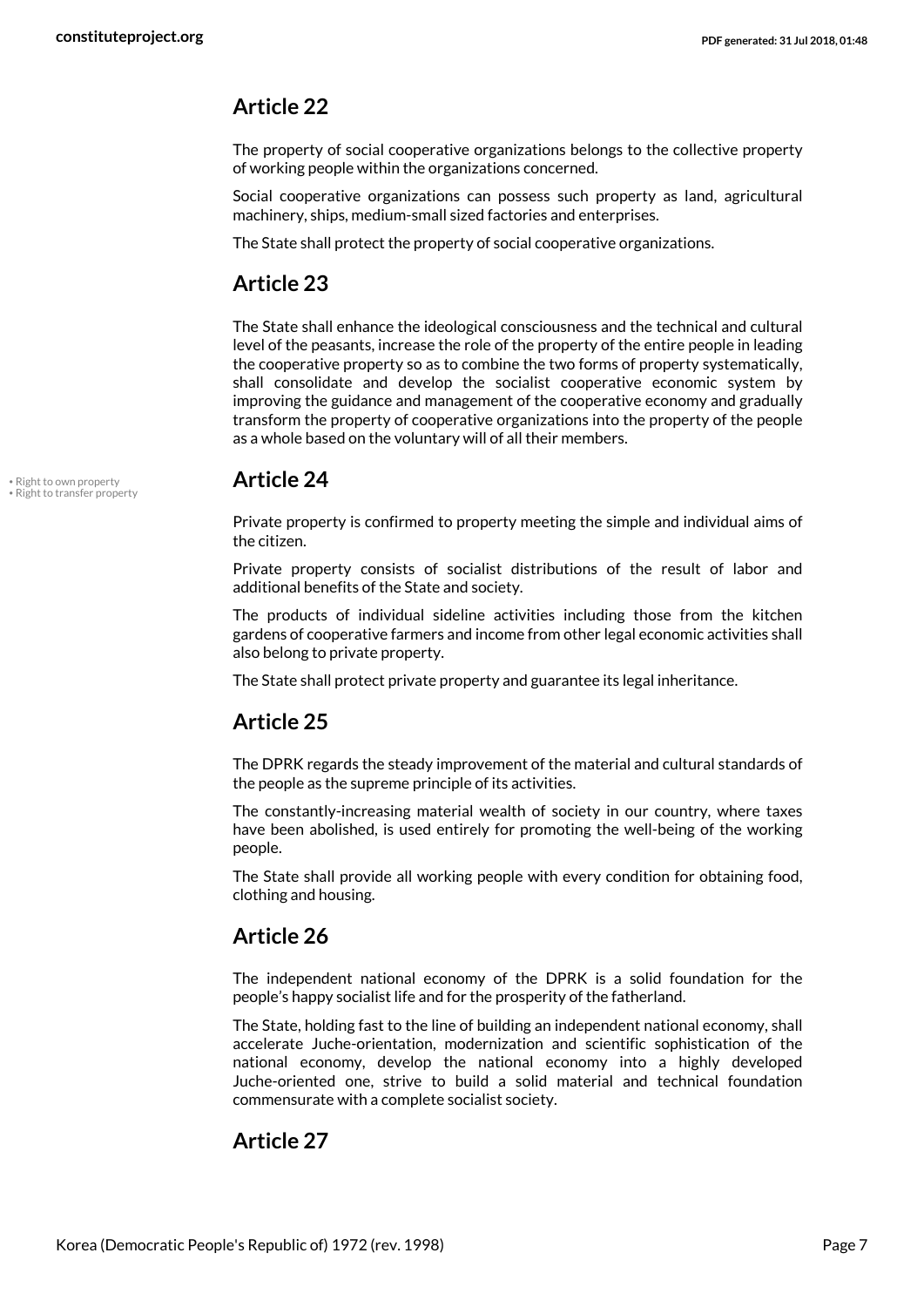The technical revolution is vital to the development of the socialist economy.

The State shall perform all economic activities by giving top priority to solving the problem of technical development, push vigorously ahead with a mass technical revolution movement by accelerating scientific and technical development and the technical innovation of the national economy, free the working masses from backbreaking labor and narrow down the differences between physical and mental labor.

<span id="page-7-1"></span>

## • Mentions of social class **Article 28**

The State shall accelerate the technical revolution in the rural areas in order to eliminate differences between urban and rural areas, and class distinctions between the working class and the peasantry, industrialize and modernize agriculture, strengthen the guidance and assistance to rural areas by enhancing the role of the county.

The State shall undertake, at its own expense, the building of production facilities for the cooperative farms and modern houses in the countryside.

## **Article 29**

Socialism and Communism are built by the creative labor of the working masses.

In the DPRK, labor is an independent and creative work of the working masses, who have been freed from exploitation and suppression.

The State renders the labor of our working people, who do not worry about unemployment, more joyful and worthwhile, so that they willingly work with enthusiasm and creativeness for society, organizations and for themselves.

## **Article 30**

The daily working hours of the working masses are eight hours.

The State will decide to shorten the daily working hours depending on the hardness and special conditions of labor.

The State shall organize labor effectively, strengthen labor rules and take fully utilize labor's working hours.

• Limits on employment of children **Article 31**

<span id="page-7-0"></span>In the DPRK, the minimum working age is 16 years old.

The State shall prohibit child labor under the stipulated working age.

## **Article 32**

The State shall firmly adhere to the principle of properly combining political guidance with economic and technical guidance, the unified guidance of the State with the creativity of each unit, monolithic leadership with democracy, political and moral incentives with material incentives in the guidance and management of the socialist economy.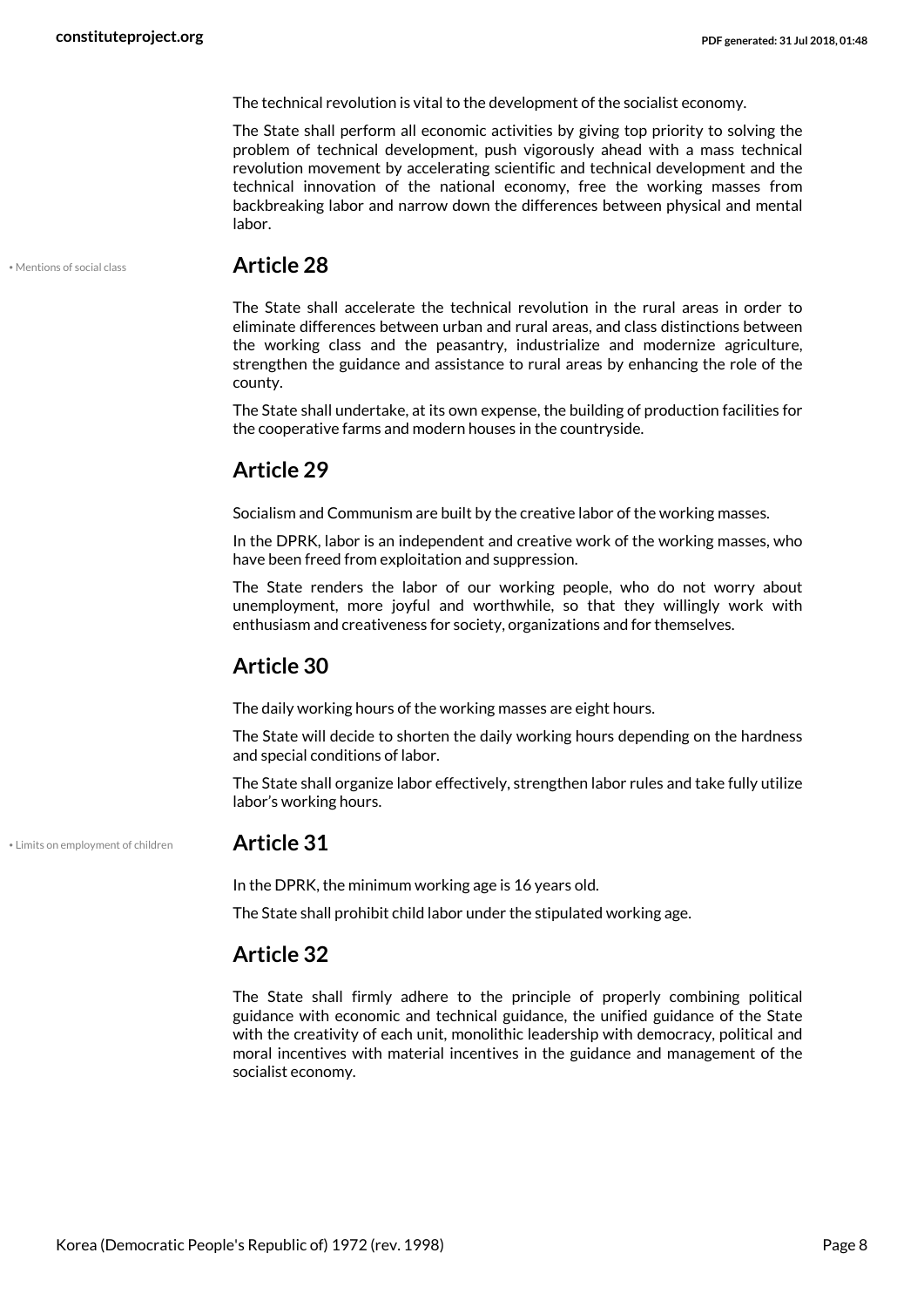The State shall guide and manage the national economy according to the Taean Work System, which is a socialist economic management form whereby the economy is operated and managed in a scientific and rational way depending on the collective power of the producing masses, and according to the agricultural guidance system whereby agricultural management is conducted by industrial methods.

The State shall introduce a cost accounting system in the economic management according to the demand of the Taean work system, and utilize such economic levers as prime costs, prices and profits.

### • Economic plans **Article 34**

The national economy of the DPRK is a planned economy.

The State shall balance a proportion between accumulation and consumption properly, accelerate the economic construction, continue to raise people's living standard and formulate and implement national economic development plans in order to strengthen the national defense capability.

The State shall formulate unified and detailed plans and guarantee a high rate production growth and a balanced development of the national economy.

### <span id="page-8-0"></span>• Economic plans **Article 35**

The DPRK shall compile and implement the State budget along with the national economic development plan.

The State will intensify campaigns for increased production and expanded economy, carry out financial regulations strictly, increase the State's savings, and expand and develop the socialist property.

## **Article 36**

In the DPRK, the State and social cooperative organizations shall conduct foreign trade activities.

The State shall develop foreign trade on the principles of complete equality and mutual benefit.

## **Article 37**

The State shall encourage institutions, enterprises or associations of the DPRK to establish and operate equity and contractual joint venture enterprises with corporations or individuals of foreign countries within a special economic zone.

## **Article 38**

The State shall pursue a tariff policy with the aim of protecting the independent national economy.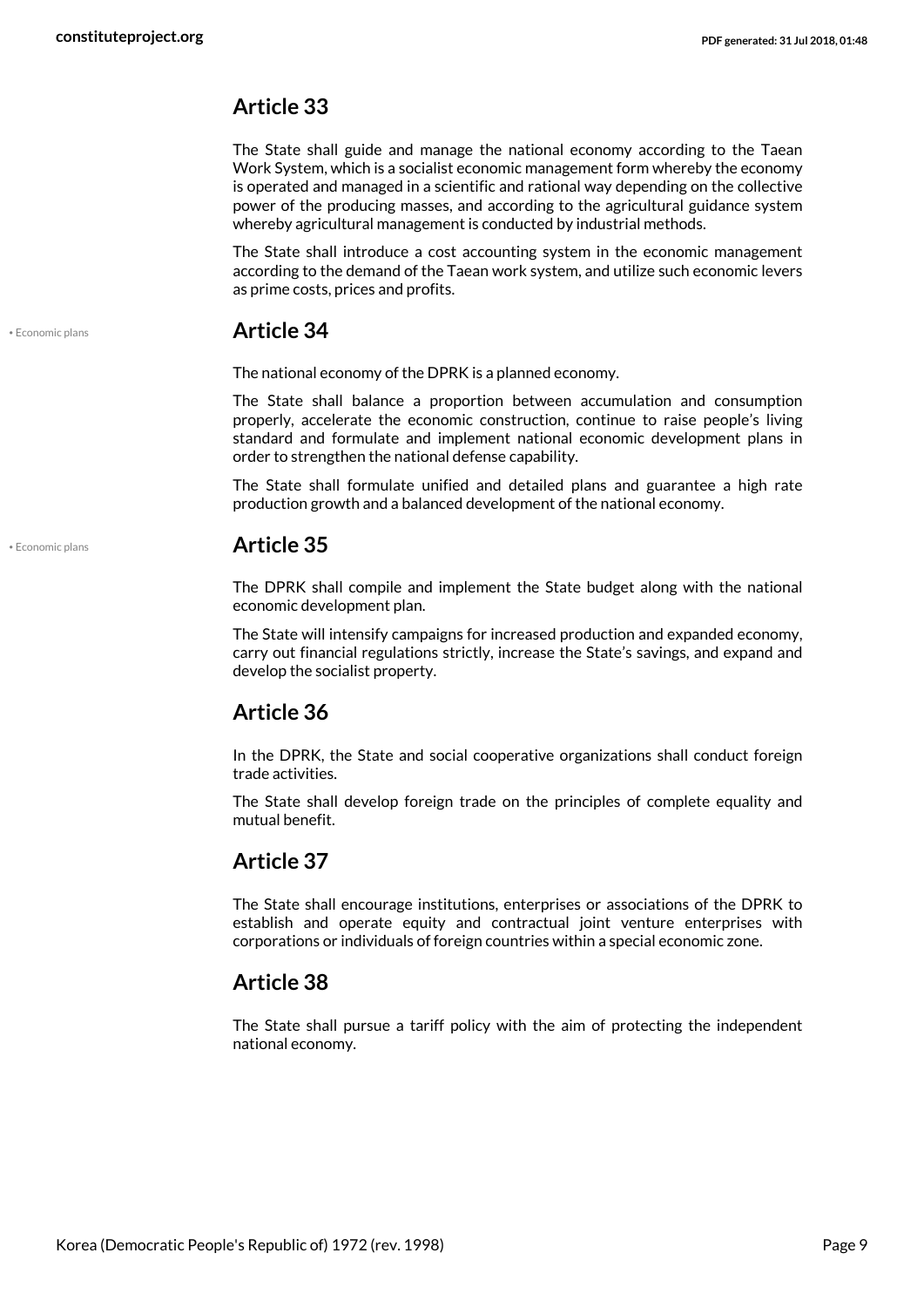## <span id="page-9-0"></span>**Chapter 3: Culture**

## **Article 39**

Socialist culture, which is flourishing and developing in the DPRK, contributes to the improvement of the creative ability of the working people and to meeting their sound cultural and aesthetic demands.

• Right to culture **Article 40**

The DPRK shall, by carrying out a thorough cultural revolution, train the working people to be builders of socialism and communism equipped with a profound knowledge of nature and society and a high level of culture and technology, thus making the whole of society intellectual.

<span id="page-9-2"></span>

### • Right to culture **Article 41**

The DPRK shall develop a truly popular, revolutionary culture which serves the socialist working people.

In building a socialist national culture, the State shall oppose the cultural infiltration of imperialism and any tendency to return to the past, protect its national cultural heritage, and develop it in keeping with the existing socialist situation.

## **Article 42**

The State shall eliminate the way of life inherited from the outmoded society and establish a new socialist way of life in every sphere.

## **Article 43**

The State shall put the principles of socialist education into practice and raise the new generation to be steadfast revolutionaries who will fight for society and the people, to be people of a new communist type who are knowledgeable, morally sound and physically healthy.

## **Article 44**

The State shall give precedence to public education and the training of cadres for the nation and combine general education with technological education, and education with productive labor.

<span id="page-9-1"></span>

## • Compulsory education **Article 45**

The State shall develop universal compulsory 11-year education which includes a compulsory one-year preschool education at a high level in accordance with the trend of modern science and technology and the practical requirements of socialist construction.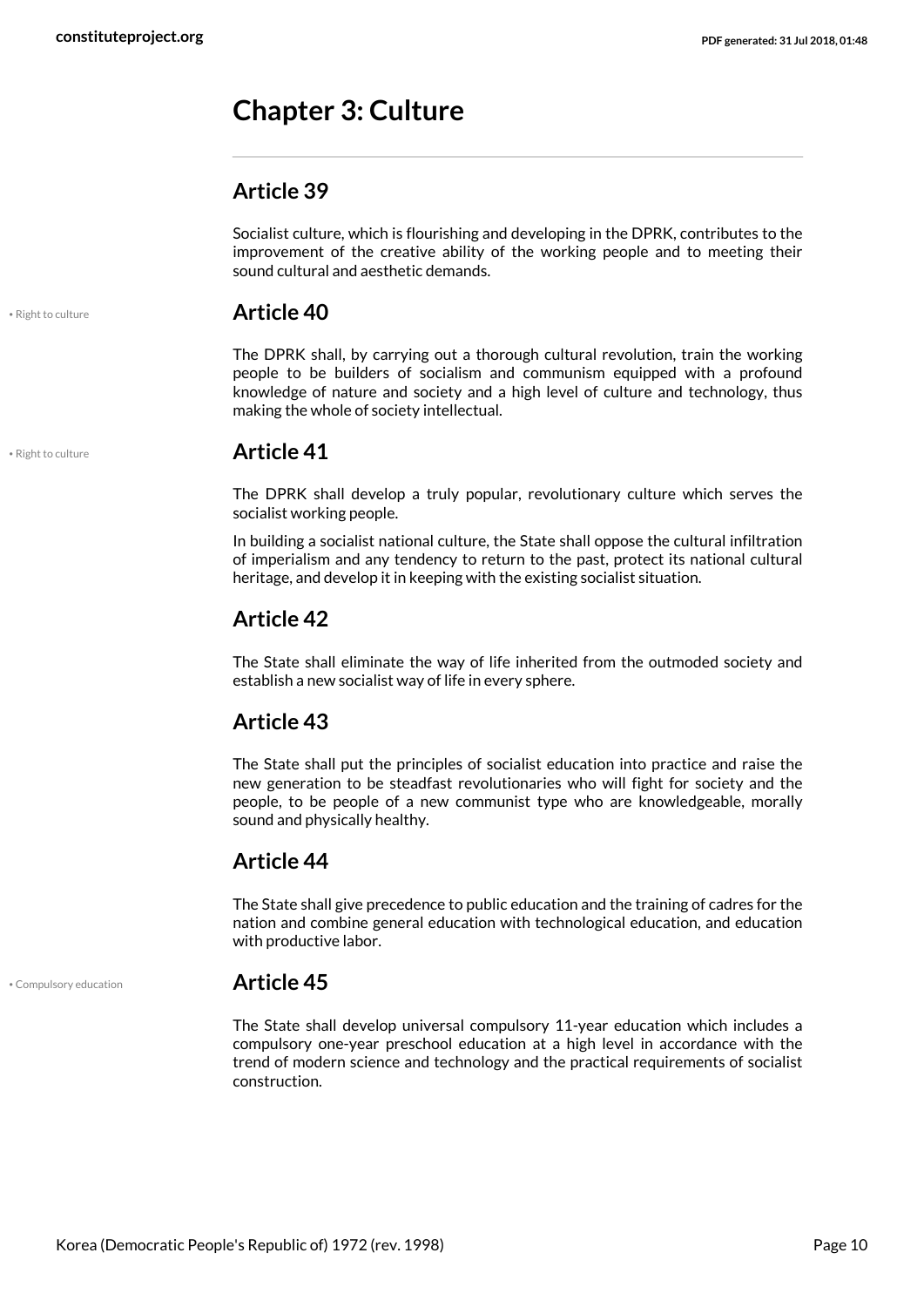The State shall train competent technicians and experts by enhancing the regular educational system as well as different forms of study while working, and by improving the scientific and theoretical levels of technical education and education on social science and basic science.

<span id="page-10-0"></span>

## • Free education **Article 47**

The State shall provide education to all pupils and students free of charge and grant allowances to students of universities and colleges.

## **Article 48**

The State shall strengthen social education and provide the working people with all available conditions for study.

## **Article 49**

The State shall maintain all children of preschool age in creches and kindergartens at State and public expense.

| • Reference to science | <b>Article 50</b> |
|------------------------|-------------------|
|------------------------|-------------------|

The State shall establish Juche in scientific research, introduce advanced science and technology in every possible way, open up new areas of science and technology and raise the country's science and technology to the world level.

<span id="page-10-2"></span>

## • Reference to science **Article 51**

The State shall draw up a proper plan for scientific research work, consolidate creative cooperation between scientists, specialists and producer masses.

## <span id="page-10-1"></span>• Reference to art **Article 52**

The State shall develop a Juche-oriented, revolutionary literature and art, national in form and socialist in content.

The State shall develop a Juche-oriented, revolutionary literature and art, national in form and socialist in content.

The State shall encourage creative workers and artists to produce works of high ideological and artistic value and enlist the working masses widely in literary and artistic activity.

## **Article 53**

The State shall provide sufficient modern cultural facilities to meet the demands of the people who want to continually improve themselves, both mentally and physically, so that the working people may enjoy a socialist cultured, aesthetic life to their hearts' content.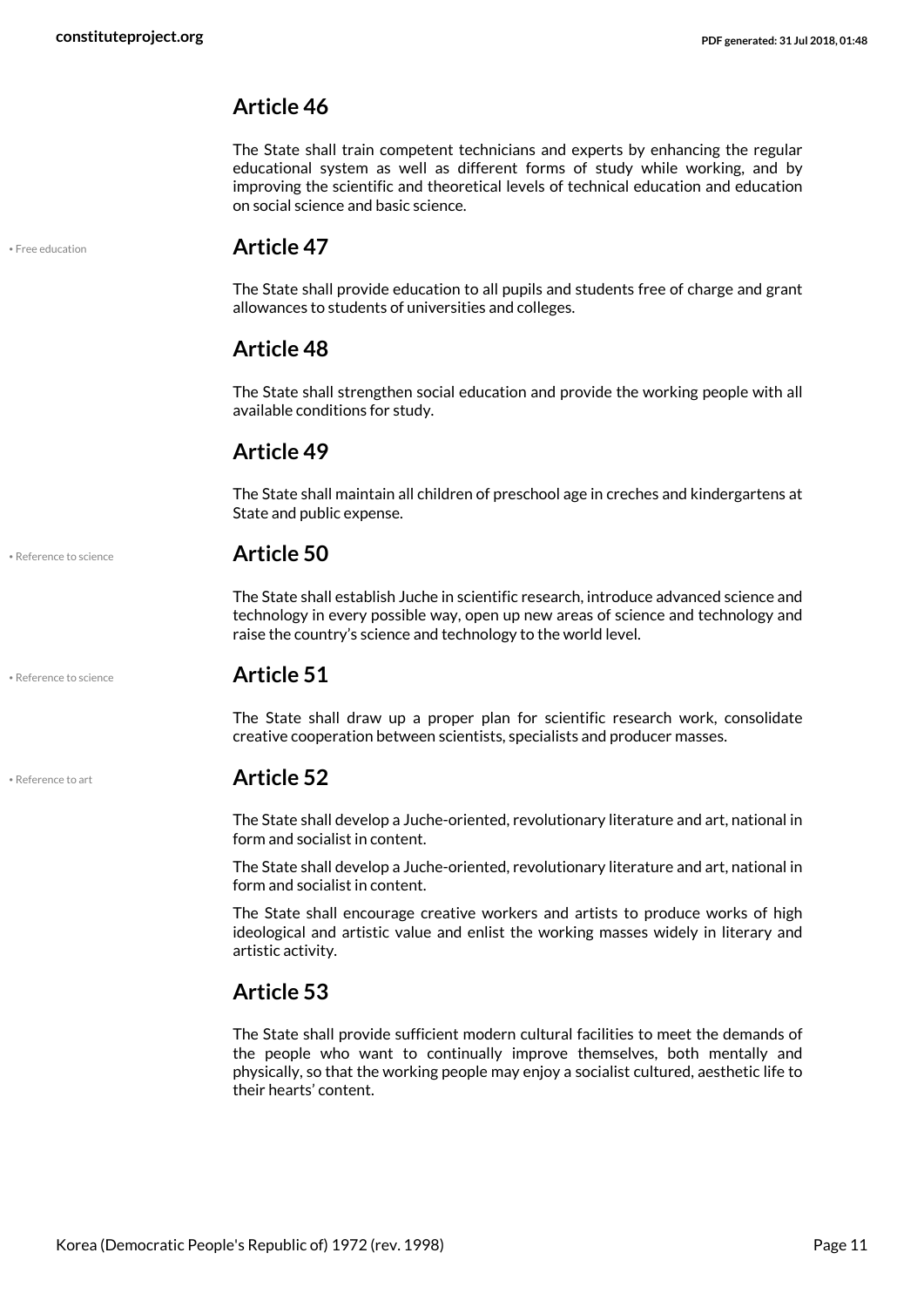• Official or national languages **Article 54**

## <span id="page-11-3"></span>• Right to health care **Article 56**

**Article 55**

develop it to meet present-day needs.

development of modern physical technique.

The State shall consolidate and develop the system of universal free medical service, and consolidates the section doctor system and the system of preventive medicine to protect people's life and improve working people's health.

<span id="page-11-1"></span>The State shall safeguard our language from all attempts to obliterate it and shall

The State shall popularize physical culture and make it in a habit of people's life to make people fully prepared for labor and national defense; and develop physical technique conforming to the actual situation of our country and trends in the

• Protection of environment **Article 57** • Right to safe work environment

<span id="page-11-4"></span><span id="page-11-2"></span>The State shall adopt measures to protect the environment in preference to production, preserve and promote the natural environment and prevent environmental pollution so as to provide the people with a hygienic environment and working conditions.

## <span id="page-11-0"></span>**Chapter 4: National Defense**

## **Article 58**

The Democratic People's Republic of Korea rests on the people's nationwide defense system.

## **Article 59**

The mission of the armed forces of the DPRK is to safeguard the interests of the working people, to defend the socialist system and the gains of the revolution from aggression and to protect the freedom, independence and peace of the country.

## **Article 60**

The State shall implement the line of self-reliant defense, the import of which is to arm the entire people, fortify the country, train the army into a cadre army and modernize the army on the basis of equipping the army and the people politically and ideologically.

## **Article 61**

The State shall strengthen military and mass discipline in the army and promote the display of the noble traditional trait of unity between officers and men and unity between the army and the people.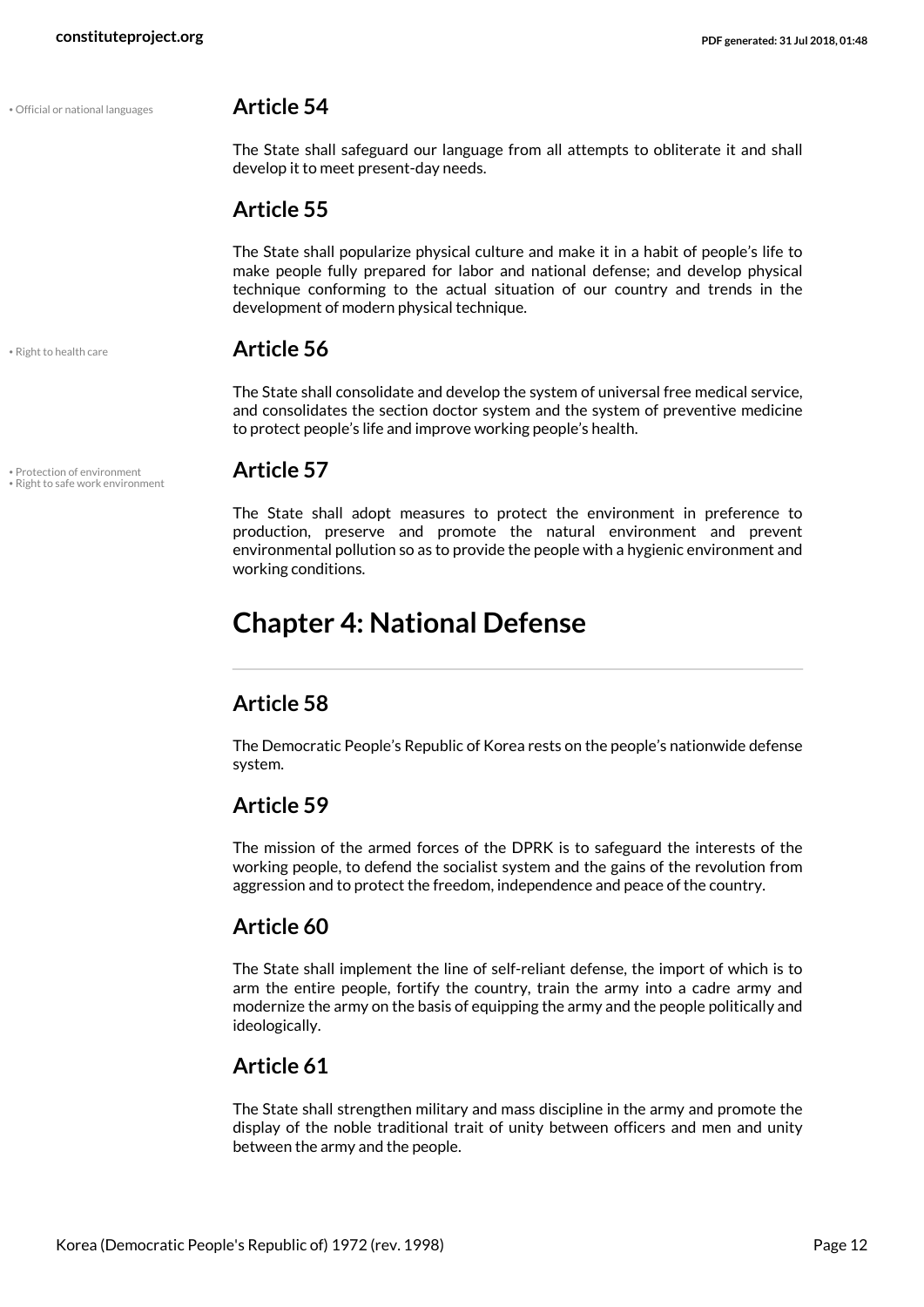## <span id="page-12-0"></span>**Chapter 5: Fundamental Rights and Duties of Citizens**

• Requirements for birthright citizenship **Article 62** • Requirements for naturalization

<span id="page-12-15"></span><span id="page-12-14"></span>The terms for becoming a citizen of the Democratic People's Republic of Korea are defined by the Law on Nationality.

A citizen is under the protection of the DPRK regardless of the domicile.

## **Article 63**

In the DPRK the rights and duties of citizens are based on the collectivist principle, "One for all and all for one."

## **Article 64**

The State shall effectively guarantee genuine democratic rights and liberties as well as the material and cultural well-being of its citizens.

In the DPRK the rights and freedom of citizens shall be amplified with the consolidation and development of the social system.

## • General guarantee of equality **Article 65**

<span id="page-12-10"></span>Citizens enjoy equal rights in all spheres of State and public activities.

<span id="page-12-13"></span><span id="page-12-12"></span><span id="page-12-11"></span><span id="page-12-4"></span><span id="page-12-3"></span><span id="page-12-2"></span>All citizens who have reached the age of 17 have the right to elect and to be elected, irrespective of sex, race, occupation, length of residence, property status, education party affiliation, political views or religion.

Citizens serving in the armed forces also have the right to elect and to be elected. A person who has been disenfranchised by a Court decision and a person legally certified insane do not have the right to elect or to be elected.

## • Freedom of assembly **Article 67** • Freedom of association

<span id="page-12-18"></span><span id="page-12-16"></span><span id="page-12-7"></span><span id="page-12-6"></span>Citizens are guaranteed freedom of speech, of the press, of assembly, demonstration and association.

The State shall guarantee conditions for the free activity of democratic political parties and social organizations.

## • Freedom of religion **Article 68**

Citizens have freedom of religious beliefs. This right is granted by approving the construction of religious buildings and the holding of religious ceremonies.

No one may use religion as a pretext for drawing in foreign forces or for harming the State and social order.

<span id="page-12-1"></span>

- Attorney general **Article 66** Minimum age of head of government Eligibility for head of government
- 
- Minimum age of head of state • Eligibility for head of state
- Minimum age for first chamber
- <span id="page-12-17"></span>• Eligibility for first chamber • Restrictions on voting

- <span id="page-12-5"></span>
- Freedom of expression
- <span id="page-12-8"></span>**Restrictions on political parties**
- Right to form political parties Freedom of press

<span id="page-12-9"></span>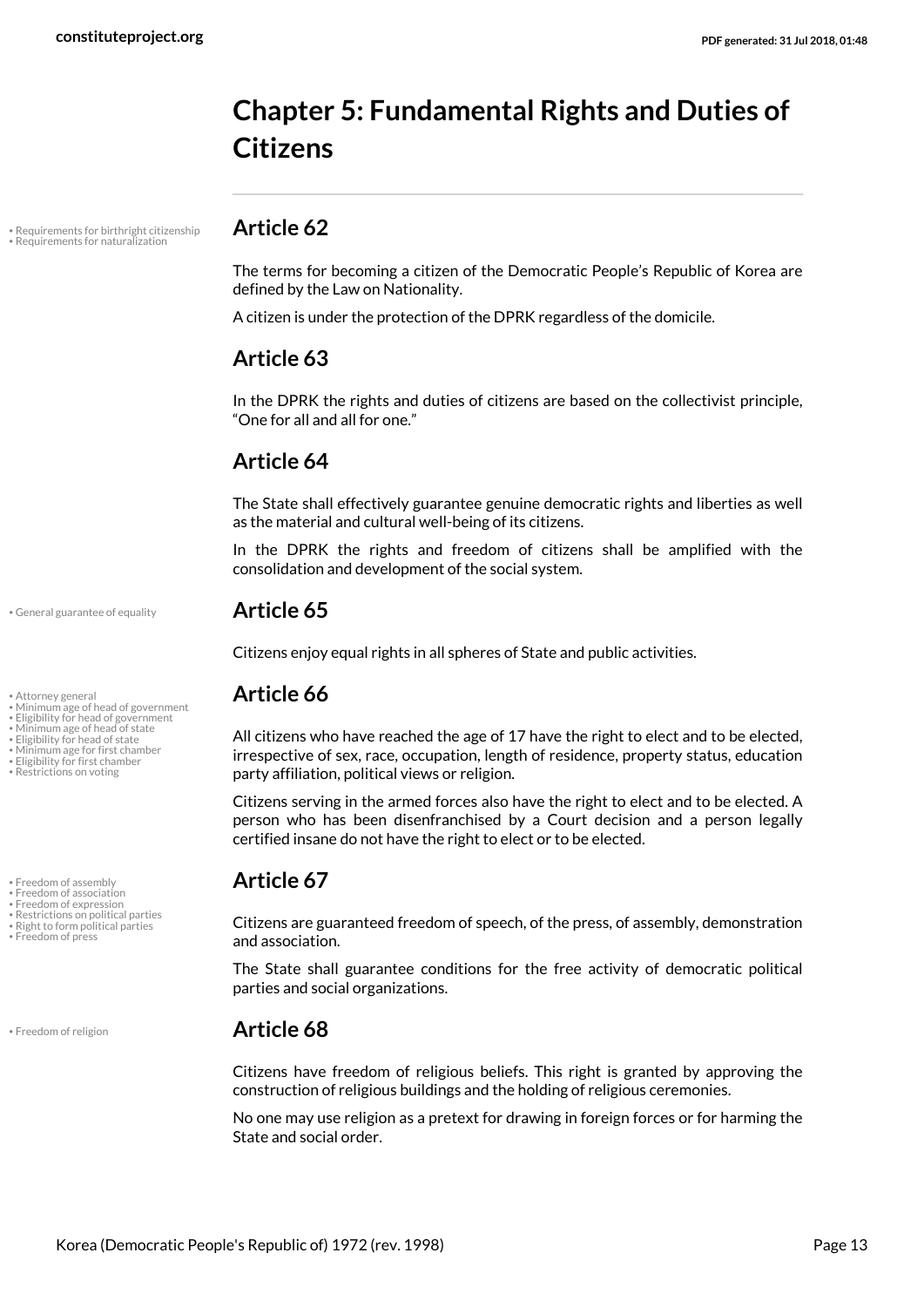<span id="page-13-3"></span>

## • Right of petition **Article 69**

Citizens are entitled to submit complaints and petitions.

Complaints and petitions shall be investigated and dealt with according to procedure and within the period fixed by law.

## <span id="page-13-7"></span>• Right to choose occupation **Article 70** • Right to work

<span id="page-13-4"></span>Citizens have the right to work.

All able-bodied citizens choose occupations in accordance with their wishes and skills and are provided with stable jobs and working conditions.

Citizens work according to their abilities and are paid in accordance with the quantity and quality of their work.

## • Right to rest and leisure **Article 71**

<span id="page-13-6"></span>Citizens have the right to relaxation. This right is ensured by the establishment of the working hours, the provision of holidays, paid leave, accommodation at health resorts and holiday homes at State expense and by a growing network of cultural facilities.

## • State support for the elderly<br>• State support for the unemployed **Article 72**<br>• State support for the disabled

<span id="page-13-11"></span><span id="page-13-10"></span><span id="page-13-9"></span><span id="page-13-8"></span>Citizens are entitled to free medical care, and all persons who are no longer able to work because of old age, illness or a physical disability, the old and children who have no means of support are all entitled to material assistance. This right is ensured by free medical care, an expanding network of hospitals, sanatoria and other medical institutions, State social insurance and other social security systems.

## **Article 73**

Citizens have the right to education. This right is ensured by an advanced educational system and by the educational measures enacted by the State for the benefit of the people.

<span id="page-13-1"></span>Citizens are free to engage in scientific, literary and artistic pursuits.

The State shall grant benefits to inventors and innovators.

Copyright and patent rights shall be protected by law.

## <span id="page-13-0"></span>• Freedom of movement **Article 75**

The citizens shall have freedom to reside in and travel to any place.

## **Article 76**

Revolutionary fighters, the families of revolutionary and patriotic martyrs, the families of soldiers of the People's Army and disabled enjoy the special protection of the State and society.

<span id="page-13-2"></span>• Reference to art **Article 74** • Provisions for intellectual property

<span id="page-13-5"></span>• State support for children<br>• Right to health care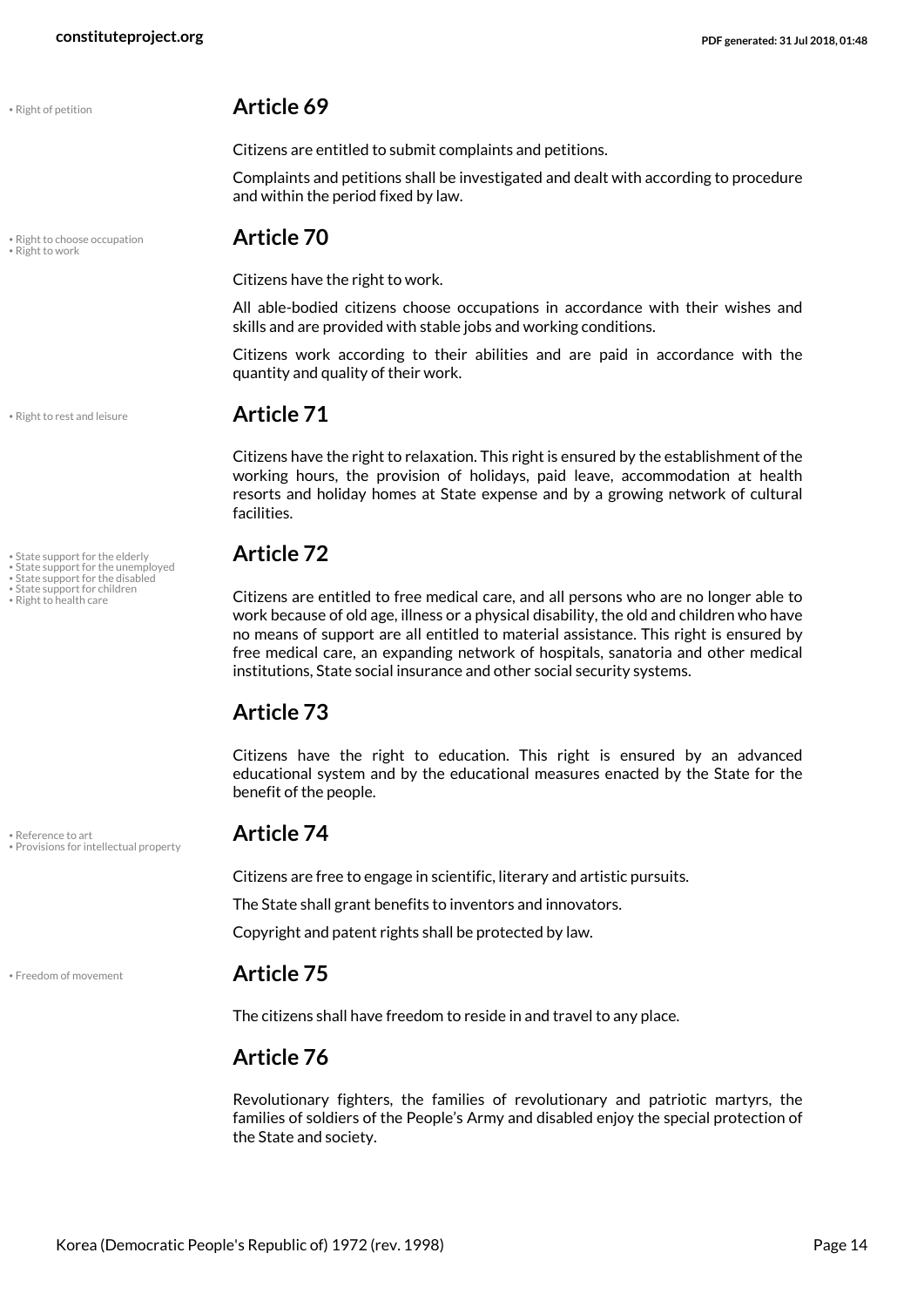## <span id="page-14-10"></span>• Rights of children **Article 77** • Equality regardless of gender • Equality regardless of age

<span id="page-14-2"></span><span id="page-14-1"></span>Women are accorded an equal social status and rights with men.

The State shall afford special protection to mothers and children by providing maternity leave, reduced working hours for mothers with many children, a wide network of maternity hospitals, creches and kindergartens, and other measures.

The State shall provide all conditions for women to play a full role in society.

## <span id="page-14-8"></span>• Right to marry **Article 78**

Marriages and the family shall be protected by the State.

The State pays great attention to consolidating the family, the basic unit of social life.

## <span id="page-14-3"></span>• Regulation of evidence collection **Article 79** • Inalienable rights

<span id="page-14-7"></span><span id="page-14-6"></span>Citizens are guaranteed inviolability of the person and the home and privacy of correspondence.

No citizens can be placed under control or be arrested nor can their homes be searched without a legal warrant.

### • Protection of stateless persons **Article 80**

<span id="page-14-4"></span>The DPRK shall grant the right of asylum to foreign nationals persecuted for struggling or peace and democracy, national independence and socialism for the freedom of scientific and cultural pursuit.

• Reference to fraternity/solidarity **Article 81**

<span id="page-14-9"></span>• Right to privacy<br>• Right to equal pay for work

<span id="page-14-5"></span>Citizens shall firmly safeguard the political and ideological unity and solidarity of the people.

Citizens must value organizations and collectives, and must demonstrate the spirit of devoting themselves to the work for the society and the people.

## **Article 82**

Citizens shall strictly observe the laws of the State and the socialist standards of life and defend their honor and dignity as citizens of the DPRK.

<span id="page-14-0"></span>

### • Duty to work **Article 83**

Work is noble duty and honor of a citizen.

Citizens shall willingly and conscientiously participate in work and strictly observe labor discipline and the working hours.

## **Article 84**

Citizens shall take good care of State and communal property, combat all forms of misappropriation and waste and manage the nation's economy diligently as the masters.

The property of the State and the social, cooperative organization is inviolable.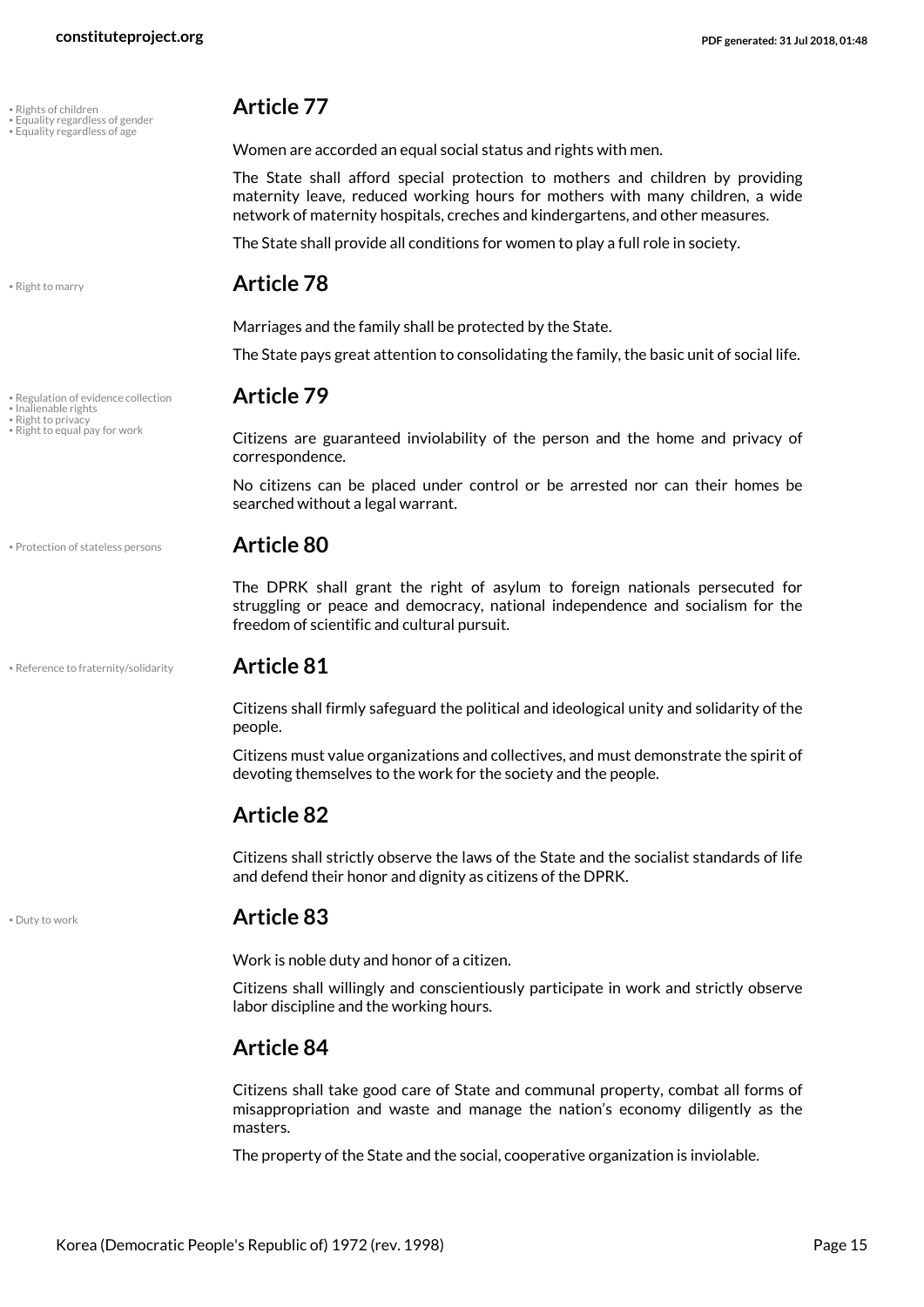Citizens shall constantly increase their revolutionary vigilance and devotedly fight for the security of the State.

• Duty to serve in the military **Article 86**

<span id="page-15-5"></span>National defense is the supreme duty and honor of citizens. Citizens shall defend the country and serve in the army as required by law.

## <span id="page-15-0"></span>**Chapter 6: The Structure of the State**

## <span id="page-15-1"></span>**Section I: The Supreme People's Assembly**

• Structure of legislative chamber(s) **Article 87**

The Supreme People's Assembly is the highest organ of State power in the DPRK.

## • Structure of legislative chamber(s) **Article 88**

<span id="page-15-12"></span>The SPA exercises legislative power.

When the SPA is not in session, the SPA Presidium also can exercise legislative power.

<span id="page-15-6"></span>

• First chamber selection **Article 89**

The SPA is composed of deputies elected on the principle of universal, equal and direct suffrage by secret ballot.

## • Head of state term length **Article 90** • Term length for first chamber

<span id="page-15-13"></span><span id="page-15-10"></span>The SPA is elected for a term of five years.

A new election is held before the term expires according to the decision of the SPA Presidium.

The term is extended if an election is not held due to unavoidable circumstances.

<span id="page-15-11"></span><span id="page-15-9"></span><span id="page-15-7"></span><span id="page-15-4"></span>The SPA has the authority to:

- **1.** amend and supplement the Constitution,
- **2.** adopt, amend and supplement departmental laws,
- **3.** approve major departmental laws adopted by the SPA Presidium in the intervals between the sessions of the SPA,

<span id="page-15-2"></span>• Constitution amendment procedure **Article 91** • Budget bills • Cabinet selection

- 
- <span id="page-15-3"></span>
- <span id="page-15-8"></span>• Head of government removal • Head of state removal
- Head of state selection
- <span id="page-15-14"></span>• Legislative oversight of the executive • Treaty ratification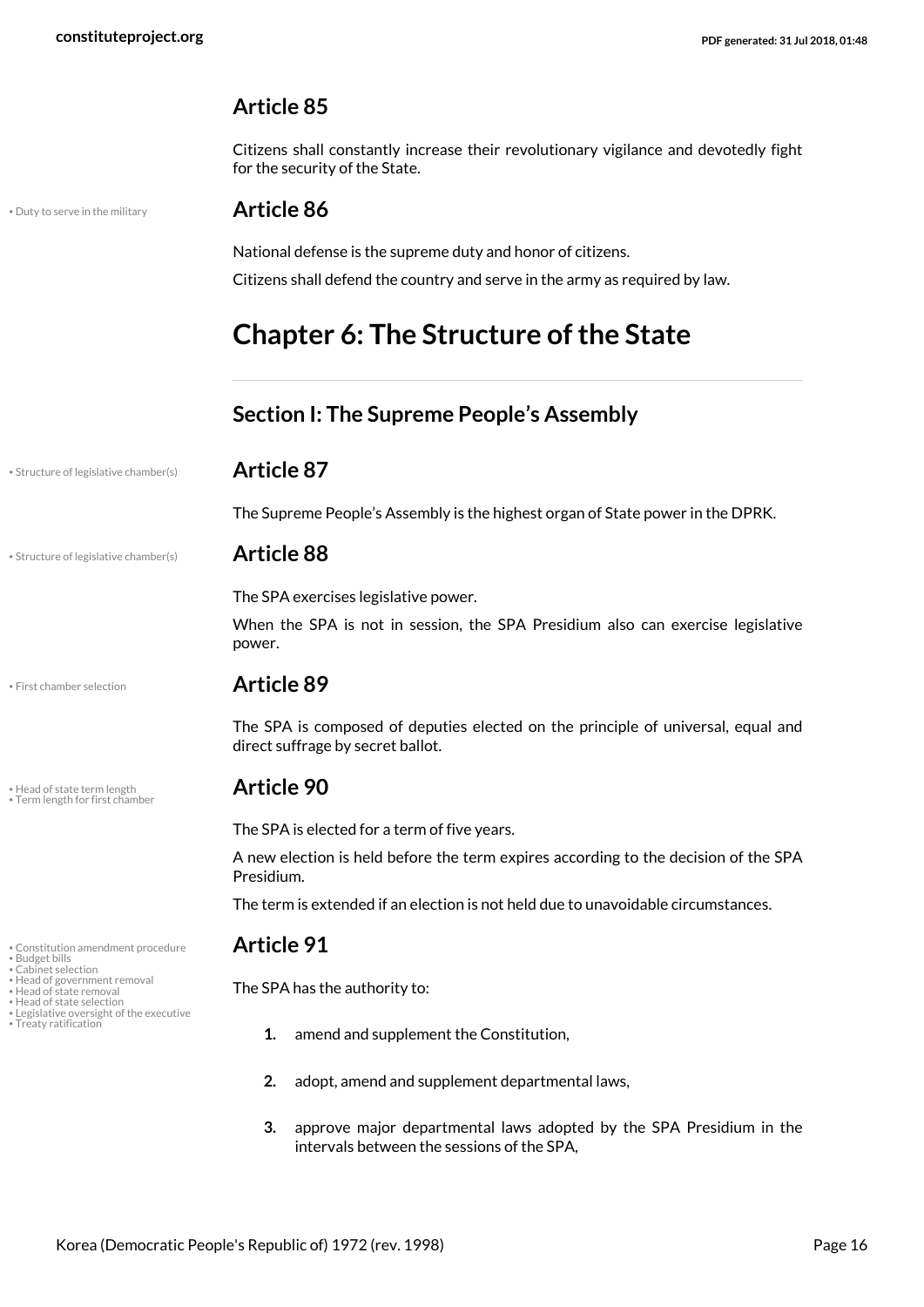<span id="page-16-3"></span><span id="page-16-0"></span>**4.** establish the basic principles of the State's domestic and foreign policies, **5.** elect or transfer the Chairman of the DPRK National Defense Commission, **6.** elect or remove the President of the SPA Presidium, **7.** elect or transfer the first vice-chairman, vice-chairmen and members of the National Defense Commission according to the recommendation of the Chairman of the DPRK National Defense Commission, **8.** elect or transfer the vice-presidents, honorary vice presidents, secretary and members of the SPA Presidium, • Head of government selection **9.** elect or transfer the Premier of the Cabinet. **10.** appoint the vice premiers of the Cabinet, chairmen of commissions, ministers and other members of the Cabinet according to the recommendation of the Premier of the Cabinet, \* Attorney general **11.** appoint or remove the Prosecutor-general, **12.** elect or transfer the Chief Justice, **13.** elect or transfer the chairmen, vice chairmen and members of the committees of the SPA, **14.** examine and approve the State plan for the development of the national economy and a report on its fulfillment, • Economic plans **15.** examine and approve a report on the State budget and on its implementation, **16.** receive a report on the work of the Cabinet and national institutions and adopt measures, if necessary, • International law **17.** decide on the ratification or abrogation of treaties submitted to the SPA. • Extraordinary legislative sessions **Article 92** The SPA holds regular and extraordinary sessions. Regular sessions are convened once or twice a year by the SPA Presidium . Extraordinary sessions are convened when the SPA Presidium deems them necessary or at the request of a minimum of one-third of the total number of deputies.

<span id="page-16-4"></span><span id="page-16-1"></span>• Quorum for legislative sessions **Article 93**

<span id="page-16-5"></span><span id="page-16-2"></span>The SPA requires a quorum of at least two-thirds of the total number of deputies in order to meet.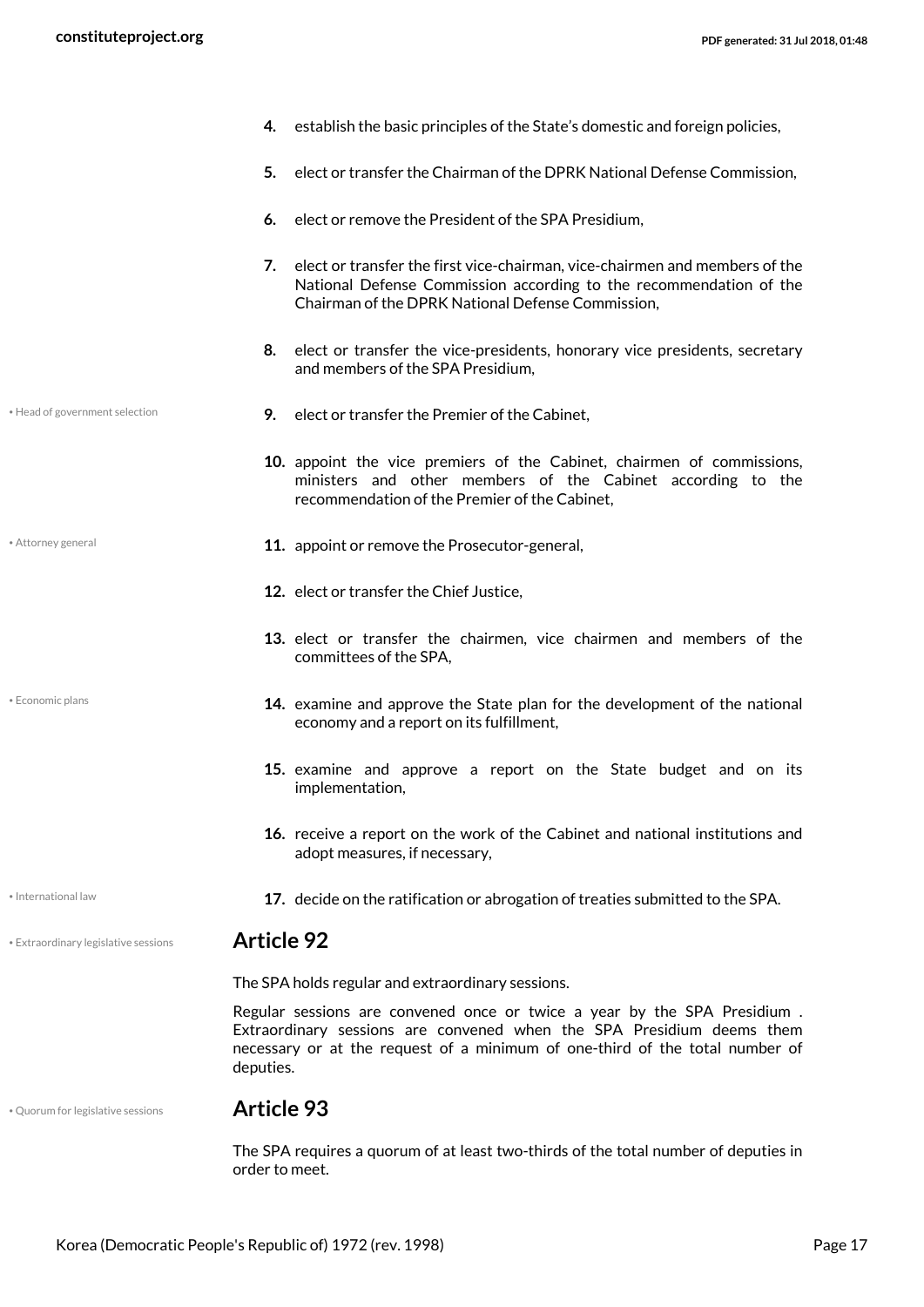<span id="page-17-4"></span>

## • Leader of first chamber **Article 94**

The SPA elects its Chairman and vice chairmen.

The Chairman presides over the sessions.

## **Article 95**

An item on the agenda to be deliberated on by the SPA is submitted to the SPA Presidium, Cabinet and SPA committees.

## **Article 96**

Each of the first session of the SPA elects a Credentials Committee and, on hearing the Committee's report, adopts a decision confirming the credentials of deputies.

• Constitution amendment procedure **Article 97**

<span id="page-17-1"></span>The SPA adopts laws and decisions.

Laws and decisions of the SPA are adopted when more than half of the deputies attending signify approval by a show of hands.

The Constitution is amended and supplemented with the approval of more than two-thirds of the total number of deputies to the SPA.

<span id="page-17-5"></span>

## • Legislative committees **Article 98**

The SPA sets up committees such as the legislation committee and the budget committee.

The SPA committees consist of its chairman, vice chairmen and members.

The SPA committees assist in the work of the SPA; they plan or deliberate on the State policy and bills and take measures for their implementation.

When the SPA is not in session, committees operate under the guidance of the SPA Presidium.

## • Head of state immunity<br>• Immunity of legislators

<span id="page-17-3"></span><span id="page-17-2"></span>Deputies to the SPA are guaranteed inviolability as such.

No deputy to the SPA can be arrested or punished without the consent of the SPA or, when it is not in session, without the consent of the SPA Presidium, except for a flagrant offence.

## <span id="page-17-0"></span>**Section II: The National Defense Commission**

## **Article 100**

The National Defense Commission is the highest military leading organ of State power and an organ for general control over national defense.

## **Article 101**

The N.C. consists of its Chairman, first vice chairman, vice chairmen and members.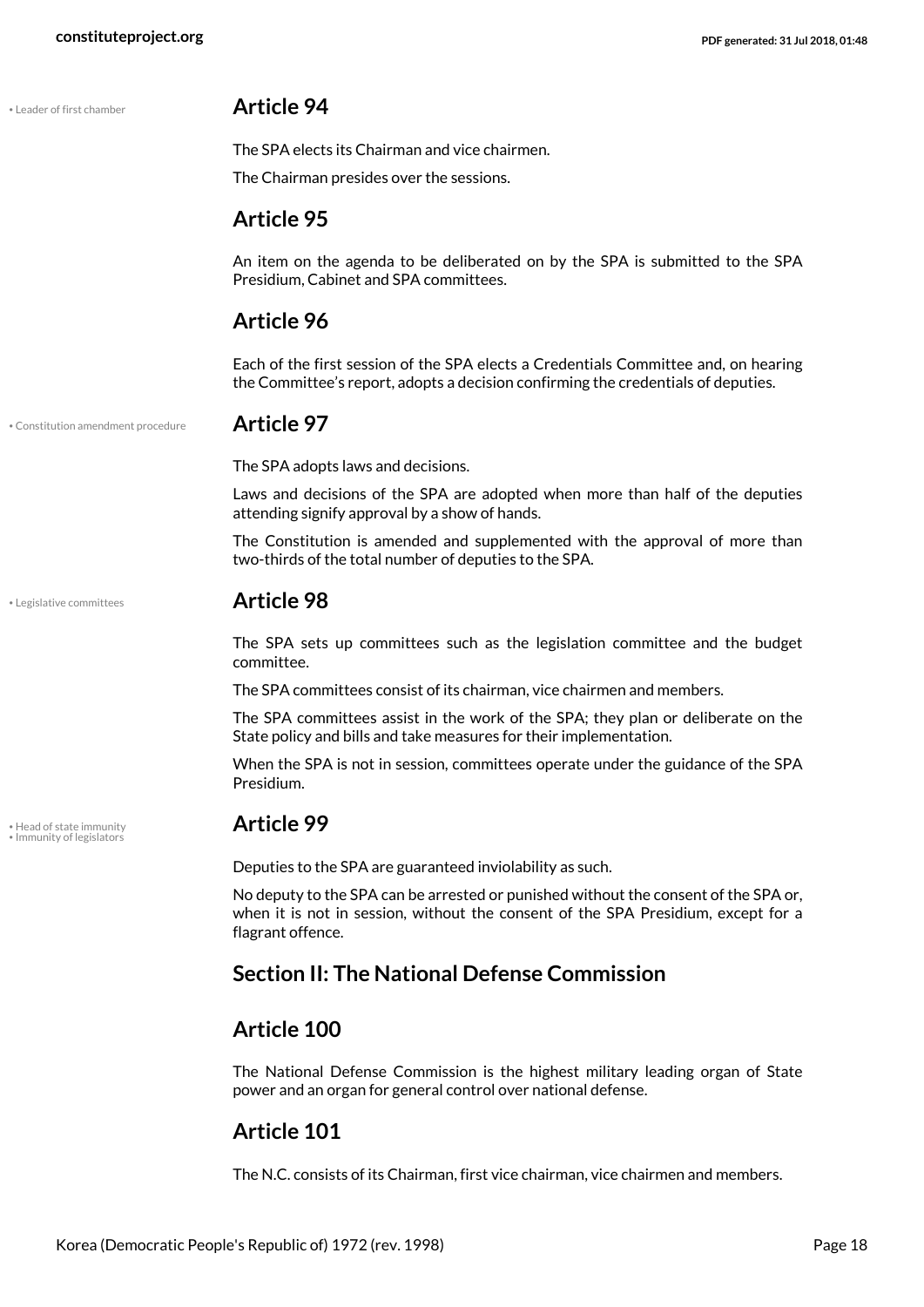• Designation of commander in chief **Article 102**

<span id="page-18-2"></span>The Chairman of the N.C. directs and commands all the armed forces and guides defense affairs as a whole.

## • Selection of active-duty commanders **Article 103** • Power to declare/approve war

<span id="page-18-4"></span><span id="page-18-3"></span>The N.C. has the duties and authority to:

- **1.** guide the armed forces and guide the State in defense building as a whole,
- **2.** set up or abolish a national institution in the defense sector,
- **3.** appoint or remove major military cadres,

The term of the N.C. Chairman is the same as that of the SPA.

- **4.** set up military titles and confer the military rank of general and higher ranks,
- **5.** proclaim a state of war and orders for mobilization.

## **Article 104**

The N.C. issues decisions and orders.

## **Article 105**

The N.C. is accountable to the SPA.

## <span id="page-18-0"></span>**Section III: The SPA Presidium**

• Advisory bodies to the head of state **Article 106**

The SPA Presidium is the highest organ of power in the intervals between sessions of the SPA.

• Advisory bodies to the head of state **Article 107**

The SPA Presidium consists of its Chairman, vice chairman, secretaries and members.

### • Advisory bodies to the head of state **Article 108**

<span id="page-18-1"></span>The SPA Presidium may appoint some honorary vice chairmen.

The honorary vice chairmen may be those from among SPA deputies who have participated in State construction works for a long time and made a noticeable contribution.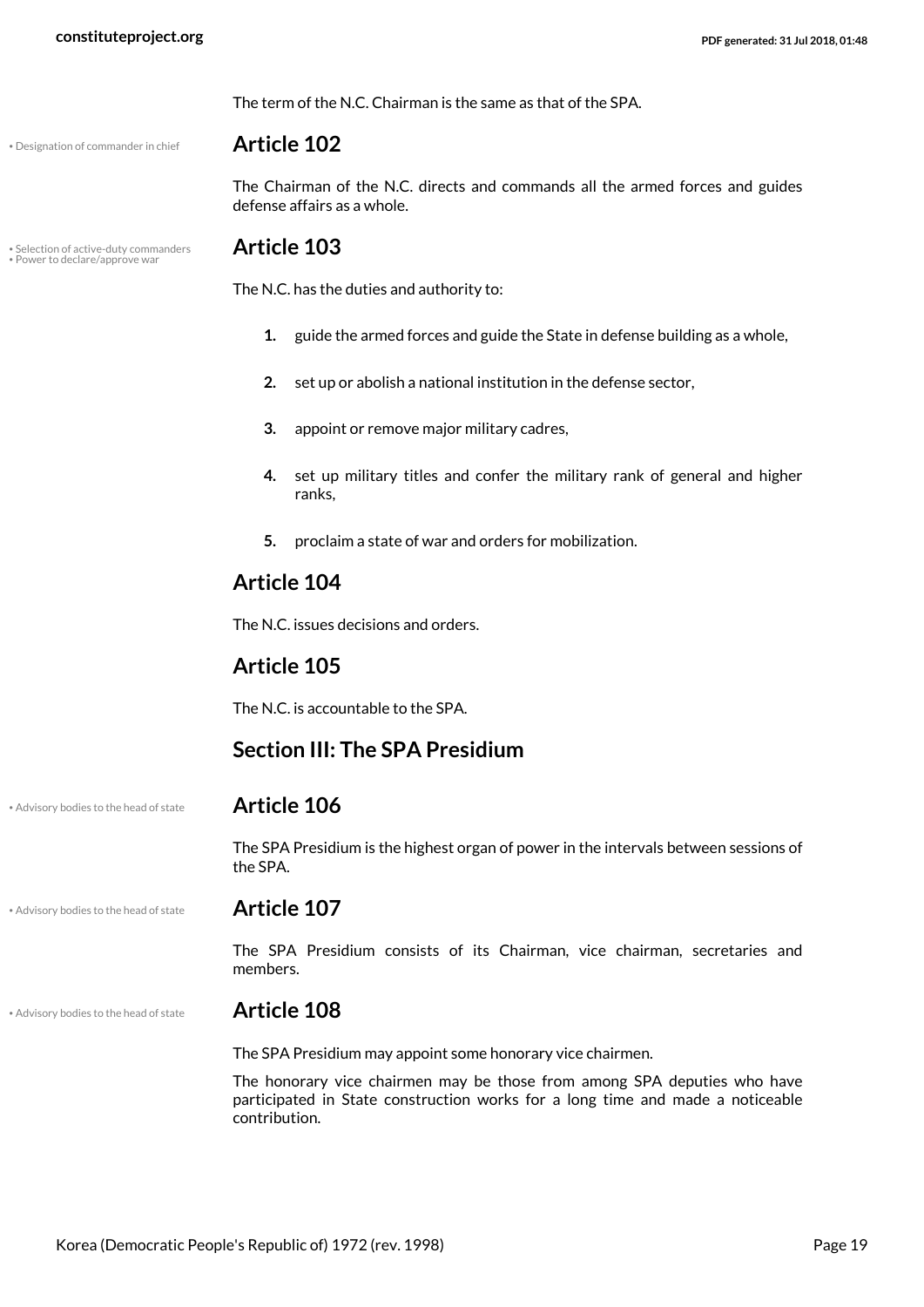<span id="page-19-6"></span>• Supreme/ordinary court judge removal

<span id="page-19-3"></span>The term of the SPA Presidium is the same as that of the SPA.

The SPA Presidium continuously fulfill its duty after its term expires until a new SPA Presidium is elected.

## • Supreme court selection **Article 110** • Advisory bodies to the head of state • Constitutional interpretation

<span id="page-19-8"></span><span id="page-19-7"></span><span id="page-19-1"></span><span id="page-19-0"></span>The SPA Presidium has the duties and authority to

- **1.** convene sessions of the SPA,
- **2.** examine and adopt new departmental bills and regulations, raised when the SPA is in recess, and examine and adopt drafts of amendment and supplement to departmental bills and regulations in force, and receive approval from the next SPA session on important departmental bills which will be adopted and implemented,
- **3.** examine and approve the State plan for the development of the national economy, the State budget and its adjusted plan, raised when the SPA is in recess due to unavoidable circumstances,
- **4.** interpret the Constitution, departmental laws and regulations in force.
- **5.** supervise the observance of laws of State organs, and adopt measures,
- <span id="page-19-2"></span>**6.** abolish State organs' decisions which violate the Constitution, SPA's laws and decisions, NDC's decisions and orders and the SPA Presidium's decrees, decisions and directions, and suspend the implementation of unwarranted decisions by a local people's assembly,
- **7.** do work for an SPA deputy election, and organize an election for deputies in a local people's assembly,
- **8.** do work with SPA deputies,
- **9.** do work with SPA departmental committees,
- **10.** form or abolish commissions and ministries of the Cabinet,
- **11.** appoint or remove vice premiers, chairman, and Cabinet and ministry members upon a proposal by Premier when the SPA is in recess,
- **12.** appoint or remove members of departmental committees of the SPA Presidium,
- **13.** elect or transfer judges of the Central Court and people's assessors,
- <span id="page-19-4"></span>**•** International law **14.** ratify or abrogate treaties concluded with other countries,

<span id="page-19-9"></span>• Treaty ratification

<span id="page-19-5"></span>

• Federal review of subnational legislation • National vs subnational laws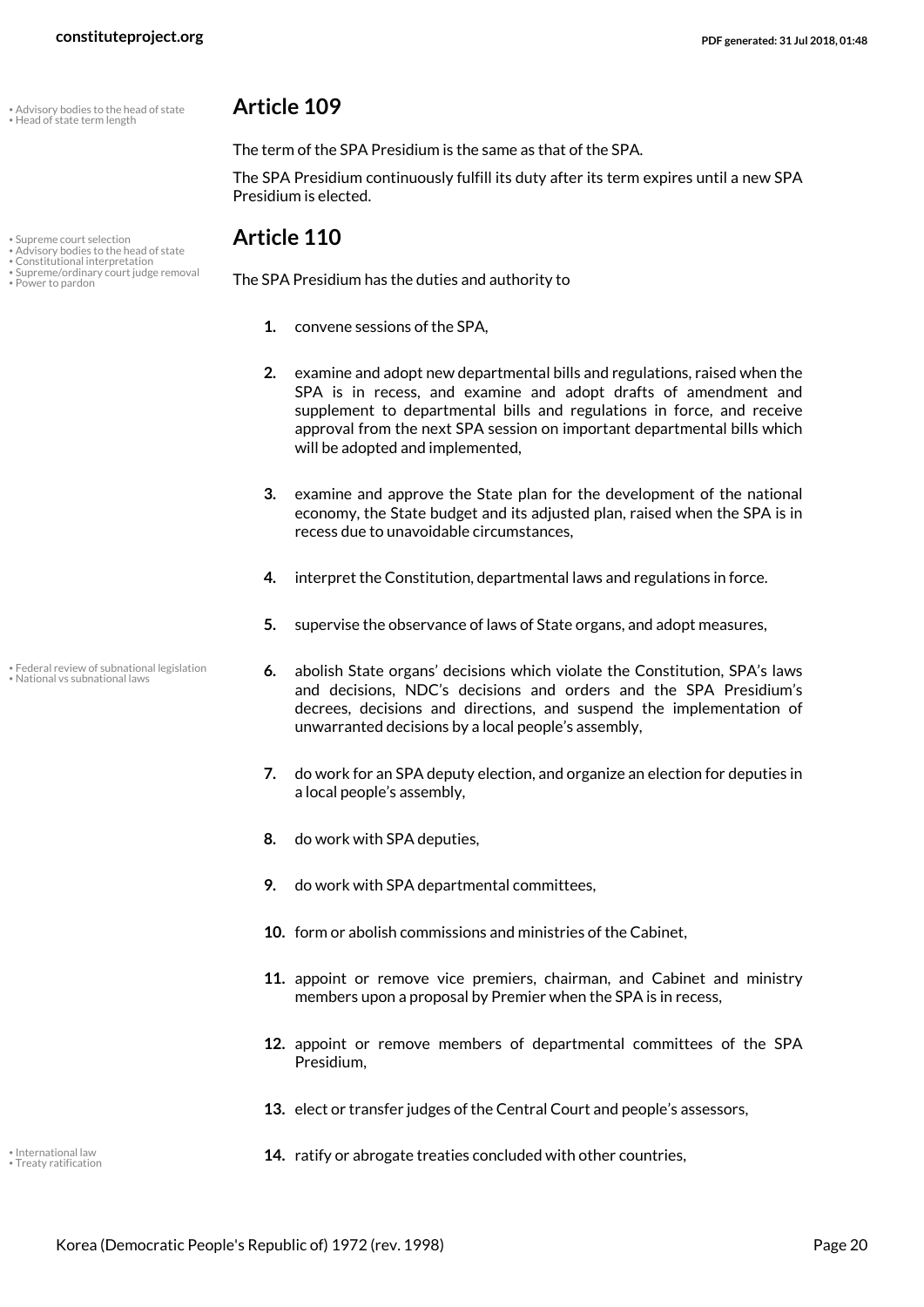<span id="page-20-5"></span><span id="page-20-4"></span><span id="page-20-3"></span><span id="page-20-2"></span><span id="page-20-1"></span><span id="page-20-0"></span>

|                                                                        | 15. decide on and publish the appointment or recall of diplomatic envoys<br>accredited to foreign countries,                                                           |  |  |  |  |
|------------------------------------------------------------------------|------------------------------------------------------------------------------------------------------------------------------------------------------------------------|--|--|--|--|
|                                                                        | 16. institute a decoration, a medal, an honorary title and a diplomatic rank, and<br>grant a decoration, a medal, and an honorary title,                               |  |  |  |  |
|                                                                        | 17. exercise the right to grant general amnesties or special pardon,                                                                                                   |  |  |  |  |
|                                                                        | 18. institute and reorganize an administration unit and district.                                                                                                      |  |  |  |  |
| • Name/structure of executive(s)<br>· Foreign affairs representative   | <b>Article 111</b>                                                                                                                                                     |  |  |  |  |
| • Head of state powers<br>. Advisory bodies to the head of state       | The President of the SPA Presidium organizes and guides the work of the presidium.                                                                                     |  |  |  |  |
|                                                                        | The President of the SPA Presidium represents the State and receives credentials<br>and letters of recall of diplomatic representatives accredited by a foreign state. |  |  |  |  |
| • Advisory bodies to the head of state                                 | <b>Article 112</b>                                                                                                                                                     |  |  |  |  |
|                                                                        | The SPA Presidium convenes a plenary meeting and an executive meeting.                                                                                                 |  |  |  |  |
|                                                                        | The plenary meeting consists of all the members and the executive meeting of the<br>President, vice presidents, and secretary.                                         |  |  |  |  |
| • Advisory bodies to the head of state                                 | <b>Article 113</b>                                                                                                                                                     |  |  |  |  |
|                                                                        | The SPA Presidium's plenary meeting deliberates on and adopts important issues for<br>the Presidium to implement its duties and authority.                             |  |  |  |  |
|                                                                        | The executive meeting deliberates on and adopts issues which are entrusted to it by<br>the plenary meeting.                                                            |  |  |  |  |
| • Head of state decree power<br>. Advisory bodies to the head of state | <b>Article 114</b>                                                                                                                                                     |  |  |  |  |
|                                                                        | The SPA Presidium issues decrees, decisions and directions.                                                                                                            |  |  |  |  |
| . Advisory bodies to the head of state                                 | <b>Article 115</b>                                                                                                                                                     |  |  |  |  |
|                                                                        | The SPA Presidium may set up its assistant departmental committees.                                                                                                    |  |  |  |  |
| • Advisory bodies to the head of state                                 | <b>Article 116</b>                                                                                                                                                     |  |  |  |  |
|                                                                        | The SPA Presidium is accountable to the SPA.                                                                                                                           |  |  |  |  |
|                                                                        | <b>Section IV: Cabinet</b>                                                                                                                                             |  |  |  |  |
|                                                                        | <b>Article 117</b>                                                                                                                                                     |  |  |  |  |
|                                                                        | The Cabinet is the administrative and executive body of the highest organ of State<br>power and a general state management organ.                                      |  |  |  |  |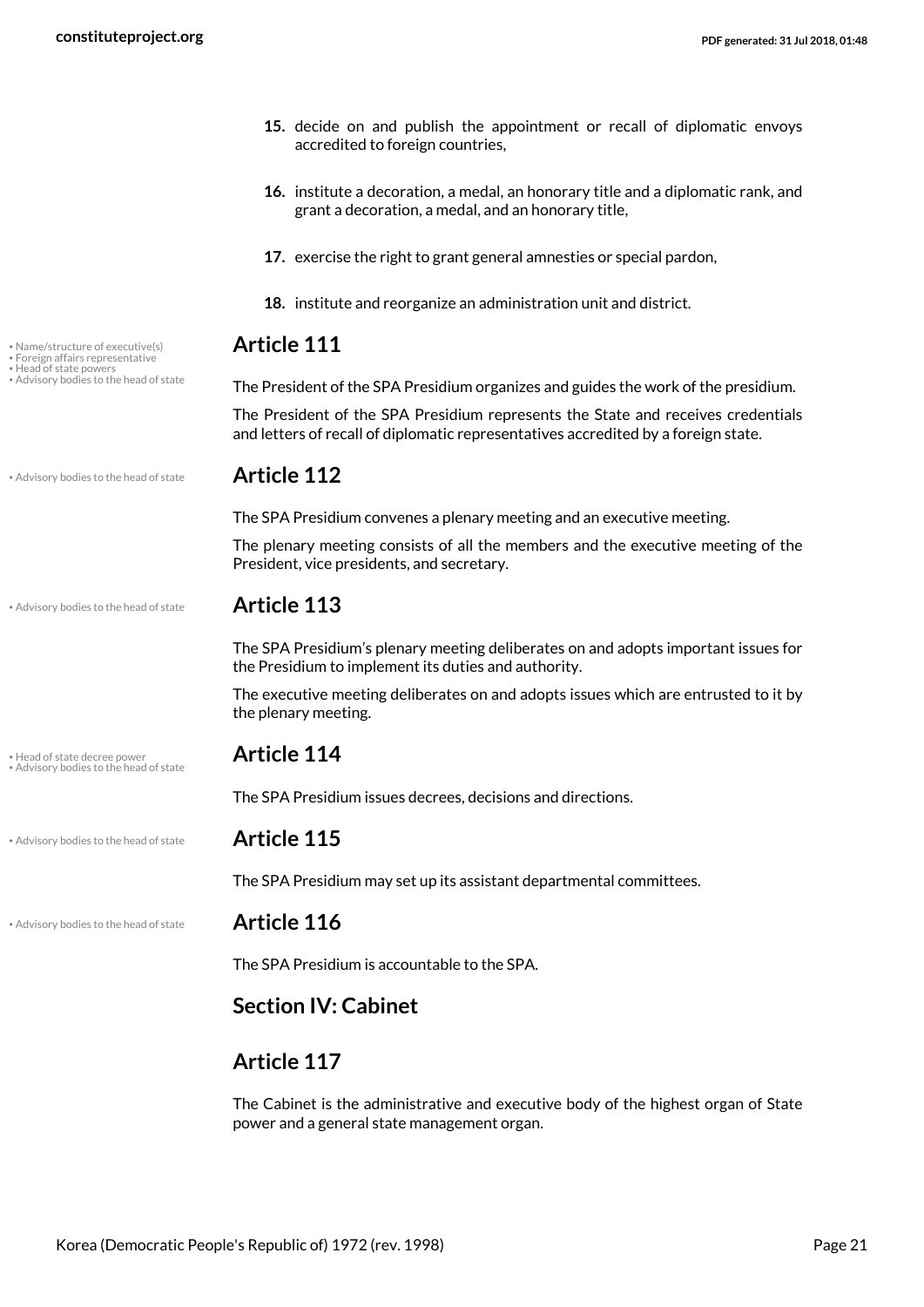• Head of government term length **Article 118**

<span id="page-21-6"></span><span id="page-21-5"></span><span id="page-21-1"></span>• Powers of cabinet<br>• Economic plans<br>• Treaty ratification

<span id="page-21-2"></span>The Cabinet consists of the Premier, vice premiers, chairmen of commissions, ministers and some other necessary members.

The Cabinet's term is the same as that of the SPA.

## <span id="page-21-0"></span>**• Budget bills <b>Article 119**

The Cabinet has duties and authority to:

- **1.** adopt measures to execute state policy,
- **2.** institute, amend, and supplement regulations concerning state management based on the Constitution and departmental laws,
- **3.** guide the work of the Cabinet commissions, ministries, direct organs of the Cabinet, local people's committees,
- **4.** set up and remove direct organs of the Cabinet, main administrative economic organizations, and enterprises, and adopt measures to improve the State management structure,
- **5.** draft the State plan for the development of the national economy and adopt measures to put it into effect,
- **6.** compile the State budget and adopt measures to implement it,
- **7.** organize and exercise works in the fields of industry, agriculture, construction, transportation, communications, commerce, trade, land management, city management, education, science, culture, health, physical training, labor administration, environmental protection, tourism and others,
- **8.** adopt measures to strengthen the monetary and banking system,
- **9.** do inspection and control work to establish a state management order,
- **10.** adopt measures to maintain social order, protect State and social cooperation body's possession and interests, and to guarantee citizens' rights,

- <span id="page-21-3"></span>
- **I1.** conclude treaties with foreign countries, and conduct external activities,  $\blacksquare$ 
	- **12.** abolish decisions and directions by economic administrative organs, which run counter to the Cabinet decisions or directions,

### • Name/structure of executive(s) **Article 120**

<span id="page-21-4"></span>The Premier of the Cabinet organizes and guides the work of the Cabinet. The Premier represents the government of the DPRK.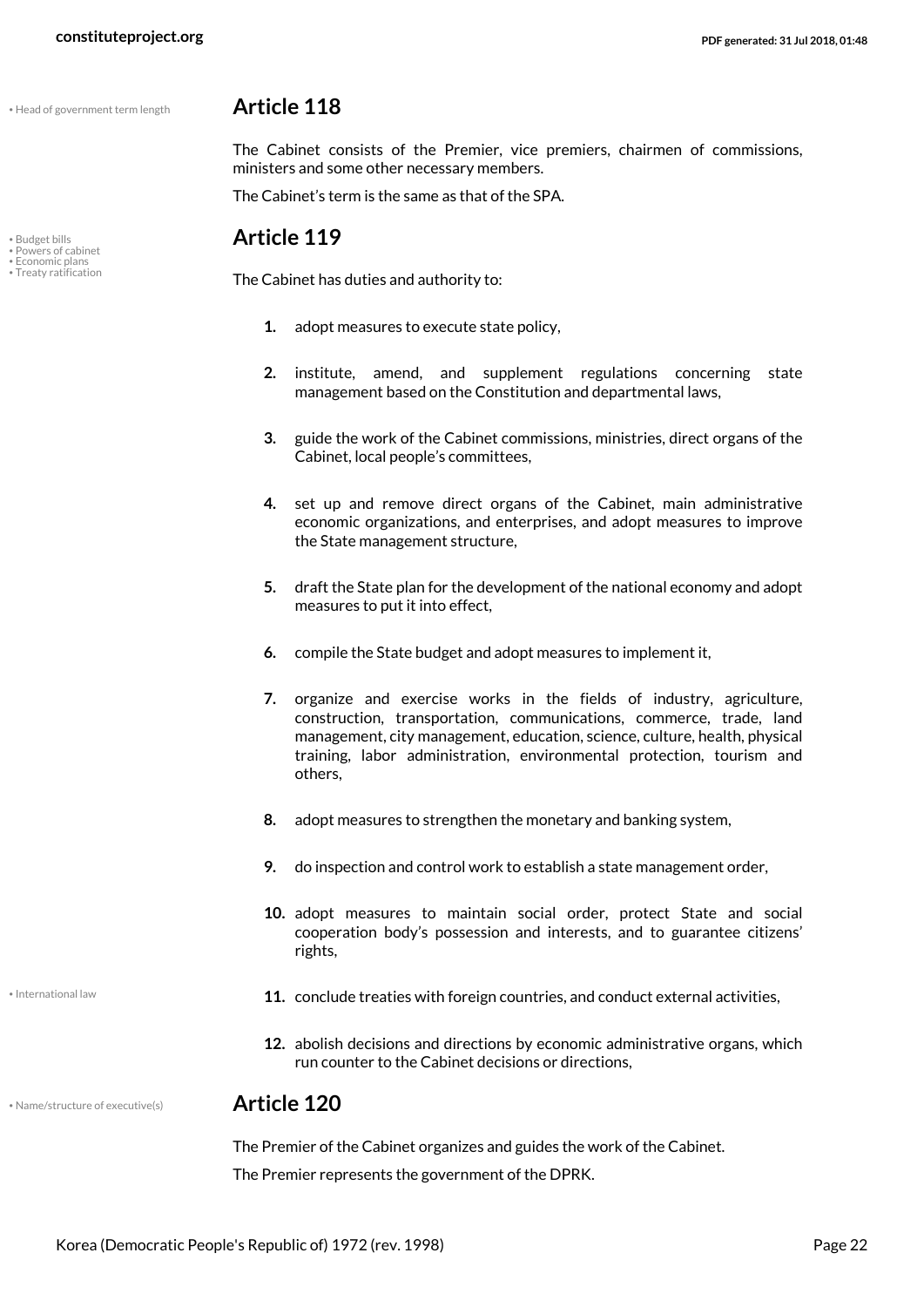The Cabinet convenes a plenary meeting and an executive meeting.

The plenary meeting consists of all the Cabinet members and the executive meeting of the Premier, vice premier and other Cabinet members whom the Premier nominates.

## **Article 122**

The Cabinet plenary meeting deliberates on and adopts new and important issues in economic administrative work.

## **Article 123**

The Cabinet adopts decisions and directions.

## **Article 124**

The Cabinet may set up non-permanent departmental committees which assist in its works.

## **Article 125**

The Cabinet is accountable to the SPA, and to the SPA Presidium when the SPA is in recess.

• Oaths to abide by constitution **Article 126**

<span id="page-22-0"></span>The newly elected Premier of the Cabinet makes an oath in the SPA, representing Cabinet members.

## **Article 127**

The Cabinet commission and ministries are departmental executive organs, and departmental management organs.

## **Article 128**

The Cabinet commissions and ministries grasp, guide and manage the work in charge, under the guidance of the Cabinet.

## **Article 129**

The Cabinet commissions and ministries manage committee assemblies and cadres assemblies. Commission and ministry committee assemblies and cadres assemblies deliberate on and adopt measures to exercise Cabinet decisions, and directions and other important issues.

## **Article 130**

The Cabinet commissions and ministries issue directions.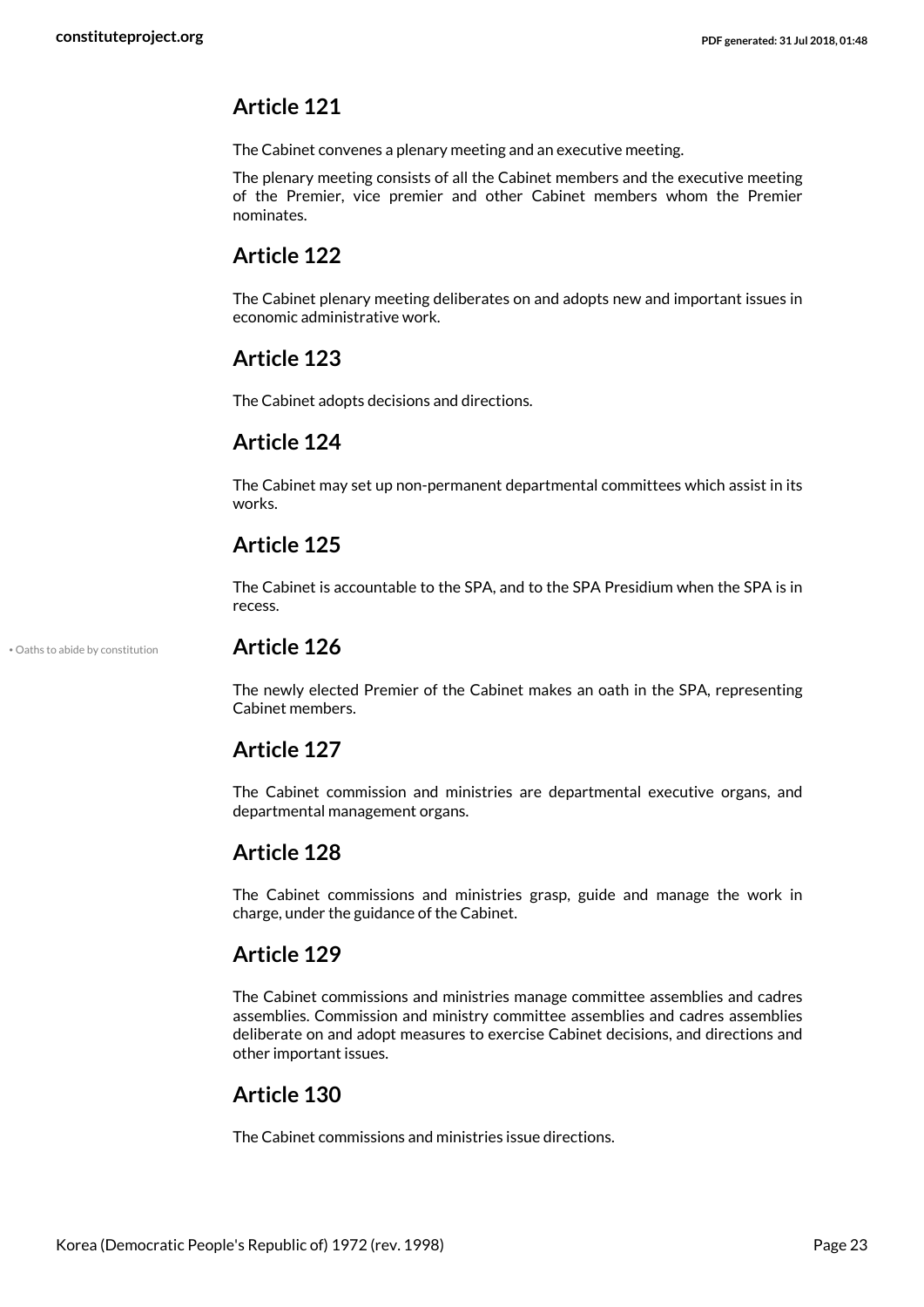## <span id="page-23-0"></span>**Section V: Local People's Assembly**

## **Article 131**

Provincial (or municipality directly under the central authority), municipal (district), and county local people's assemblies are local sovereign power organs.

## • Municipal government **Article 132**

The LPA consists of deputies elected on the principle of universal, equal and direct suffrage by secret ballot.

## • Ordinary court term length **Article 133**

<span id="page-23-2"></span>The term of provincial (or municipality directly under the central authority), municipal (district), and county local people's assemblies are four years.

A new election of the LPA is held according to a decision of a Local People's Committee (LPC) at the corresponding level before the LPA's term expires.

## <span id="page-23-1"></span>• Municipal government **Article 134**

The LPA has the duties and authority to:

- **1.** deliberate on and approve a report on local plans for the development of the national economy, and their implementation,
- **2.** deliberate on and approve a report on a local budget and its execution,
- **3.** adopt measures to exercise State laws in the area concerned,
- **4.** elect or recall the chairman, vice chairmen, secretary of the people's committee at the corresponding level,
- **5.** elect or recall judges of a court and people's assessors,
- **6.** abolish unwarranted decisions and directions adopted by a people's committee, and a lower people's assembly.

## **Article 135**

The LPA convenes a regular assembly and an extraordinary assembly.

The regular assembly is convened once or twice in a year by an LPC at the corresponding level.

The extraordinary assembly is held when the people's committee at the corresponding level deems it necessary or at the request of a minimum of one-third of the total numbers of deputies.

## **Article 136**

The LPA forms a quorum when the two-third of the deputies participate in it.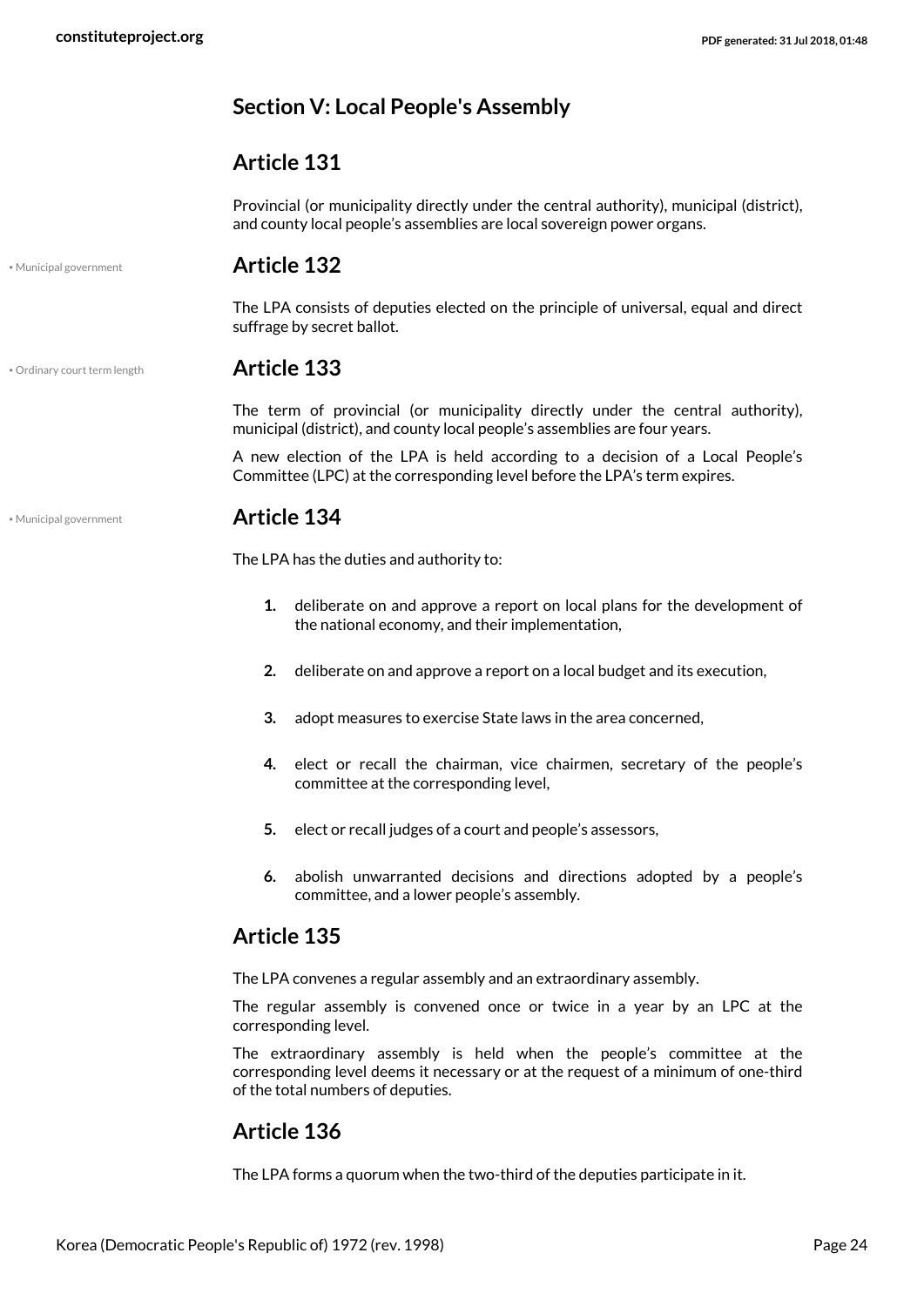The LPA elects its chairman.

## **Article 138**

<span id="page-24-0"></span>The LPA issues its decisions.

## **Section VI: Local People's Committee**

## **Article 139**

Provincial (or municipality directly under the central authority), municipal (district), and county local people's committees are local sovereign power organs when the corresponding LPAs are in recess, and are administrative executive organs of local sovereignty.

## • Ordinary court term length **Article 140**

<span id="page-24-1"></span>The LPC consists of its chairman, vice chairmen, secretaries and members.

The term of LPC is the same as that of the LPA.

## **Article 141**

The LPC has the duties and authorities to:

- **1.** convene a people's assembly,
- **2.** do preparatory work for the election of a local assembly,
- **3.** do work with deputies of a people's assembly,
- **4.** exercise laws, decrees, decisions and directions of the people's assembly at the corresponding level, upper people's assemblies, people's committees, and the Cabinet, Cabinet commissions, and ministries,
- **5.** organize and exercise all the administrative work in the area concerned,
- **6.** draft a local plan for the development of the national economy and adopt measures to put it into effect,
- **7.** compile a local budget and adopt measures to put it into effect,
- **8.** adopt measures to maintain social order in the area concerned, protect the property and interests of the State and social cooperative organizations, and to guarantee citizens' rights,
- **9.** do inspection and control work to establish order in state management in the area concerned,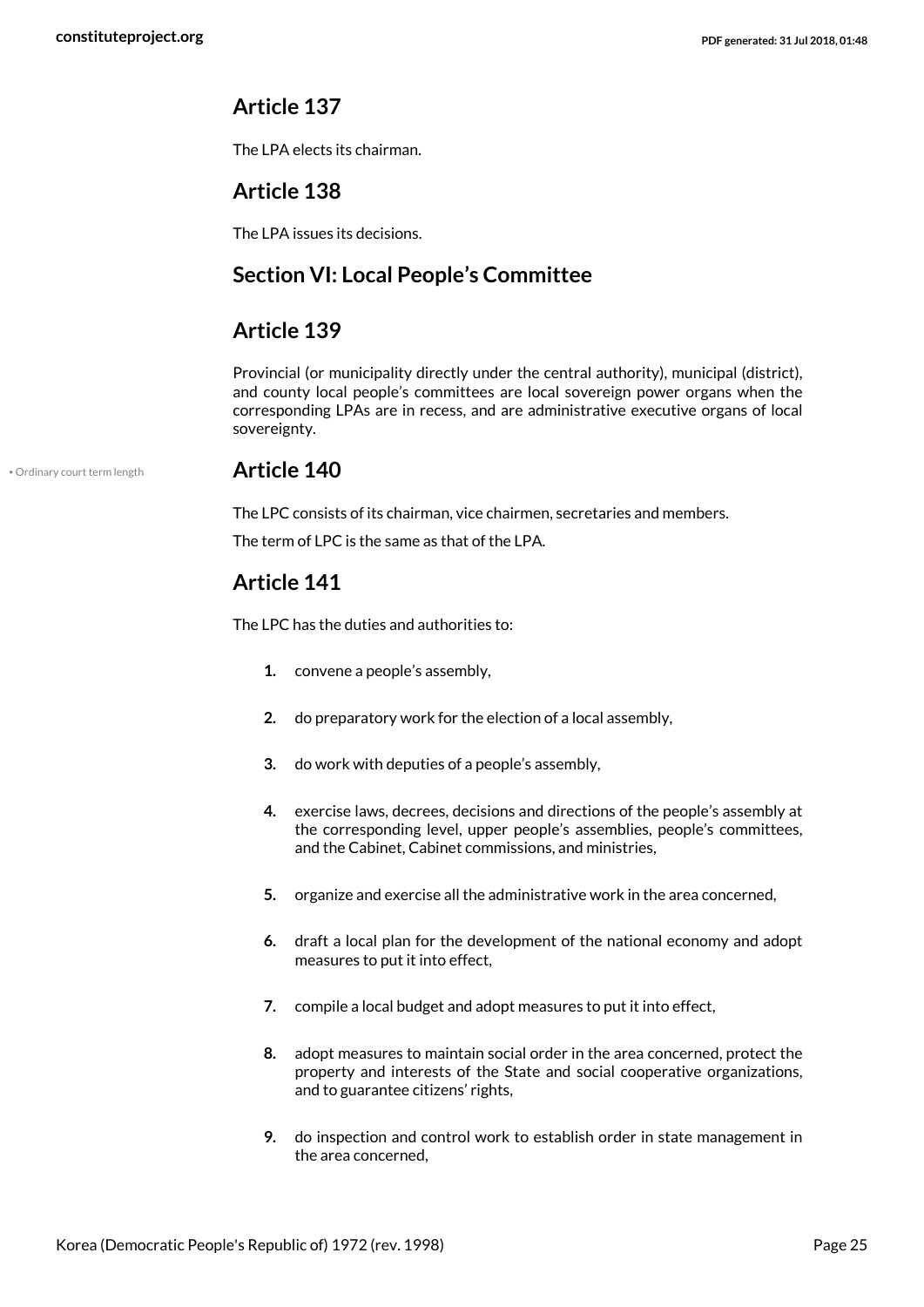- **10.** guide the lower people's committees in its work,
- **11.** abolish unwarranted decisions and direction adopted by a lower people's committee, and suspend implementation of unwarranted decisions made by a lower people's committee.

The LPC convenes a plenary meeting and an executive meeting.

The plenary meeting consists of all the LPC members, and the executive meeting of the chairman, vice chairmen, and secretary.

## **Article 143**

The plenary meeting deliberates on and adopts important issues for the LPC to implement its duties and authority.

## **Article 144**

The LPC issues decisions and directions.

## **Article 145**

The LPC may set up non-permanent departmental committees which assist in its works.

## **Article 146**

The LPC is accountable to the LPA at the correspondent level.

The LPC is subordinate to the upper people's committees and the Cabinet.

## <span id="page-25-0"></span>**Section VII: Public Procurators' Office and Court**

### <span id="page-25-1"></span>• Structure of the courts **Article 147**

Justice is administered by the Central Court, the Court of the province (or municipality directly under the central authority), municipal and county courts and the Special Court.

## **Article 148**

The term of office of the President of the Central Court is the same as that of the SPA.

## **Article 149**

The Central Procurators' Office appoints and recalls a public procurator.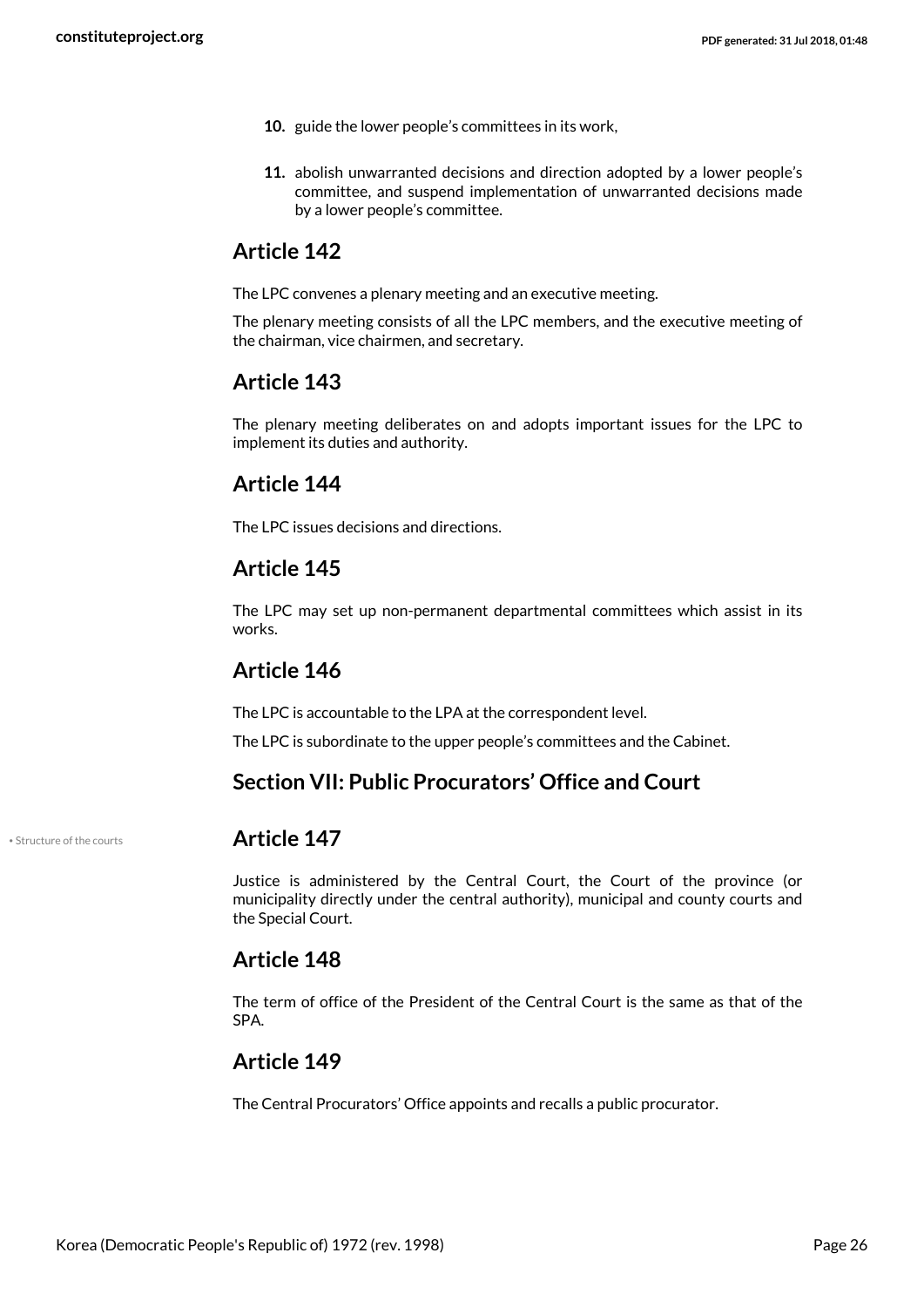The functions of the Public Procurators' Office are to:

- **1.** ensure the strict observance of laws by institutions, enterprises, organizations and by citizens,
- **2.** ensure that decisions and directives of State bodies conform with the Constitution, the SPA's laws and decisions, the NDC's decisions and orders, the SPA Presidium's decrees, decisions, and directions, and the Cabinet decisions.
- **3.** expose and institute legal proceedings against criminals and offenders in order to protect the State power of the DPRK, the socialist system, the property of the State and social, cooperative organizations and personal rights as guaranteed by the Constitution and the people's lives and property.

## **Article 151**

Investigation are prosecution are conducted under the unified direction of the Central Public Procurators' Office, and all Public Procurators Offices are subordinate to their higher offices and the Central Procurators' Office.

## **Article 152**

The Central Procurators' Office is accountable to the SPA, and to the SPA Presidium when the SPA is in recess.

## **Article 153**

Justice is administered by the Central Court, Provincial (or municipality directly under the central authority) Court, People's Court or by the Special Court.

Verdicts are delivered in the name of the DPRK.

## • Supreme court term length **Article 154**

<span id="page-26-1"></span>The term of director of the Central Court is the same as that of the SPA. The term of judges of the Central Court, Provincial (or municipality directly under the central authority) Court, People's Court, and that of the people's assessors are the same as that of the people's assembly at the corresponding level.

## • Ordinary court term length **Article 155**

<span id="page-26-0"></span>The Central Court appoints and removes the director and judges of the Special Court.

People's assessors of the Special Court are elected by soldiers of the unit concerned or by employees at their meetings.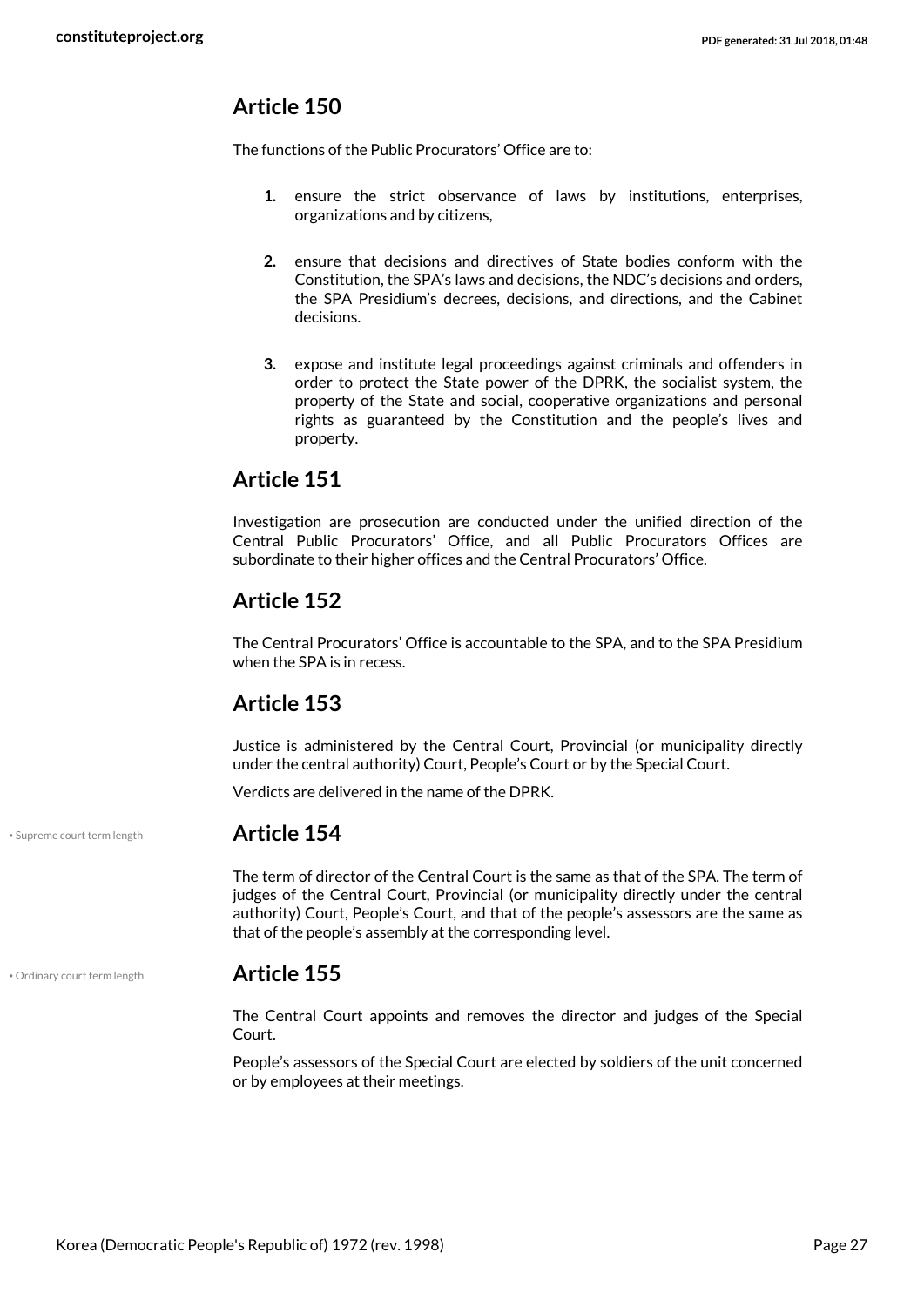## <span id="page-27-4"></span>• Supreme court powers **Article 156**

The court has the duties to:

- **1.** protect through judicial procedure the State power and the socialist system established in the DPRK, the property of the State and social, cooperative organizations, personal rights as guaranteed by the Constitution, and the lives and property of citizens,
- **2.** ensure that all institutions, enterprises, organizations and citizens abide strictly by State laws and staunchly combat class enemies and all law-breakers;
- **3.** give judgements and findings with regard to property and conduct notarial work.

## **Article 157**

A trial is conducted by a court which consists of one judge and two people's assessors. In a special case, the court may consists of three judges.

## • Right to counsel **Article 158** • Right to public trial

Court cases are heard in public and the accused is guaranteed the right of defense. Hearings may be closed to the public as stipulated by law.

<span id="page-27-5"></span><span id="page-27-1"></span>Judicial proceedings are conducted in the Korean language.

Foreign citizens may use their own language during court proceedings.

## • Judicial independence **Article 160**

In administering justice, the Court is independent, and judicial proceedings are carried out in strict accordance with the law.

## **Article 161**

The Central Court is the supreme court of the DPRK.

The Central Court supervises trial activities of all courts.

## **Article 162**

The Central Court is accountable to the SPA, and to the SPA Presidium when the SPA is in recess.

<span id="page-27-3"></span><span id="page-27-2"></span>

• Official or national languages **Article 159** • Trial in native language of accused

<span id="page-27-0"></span>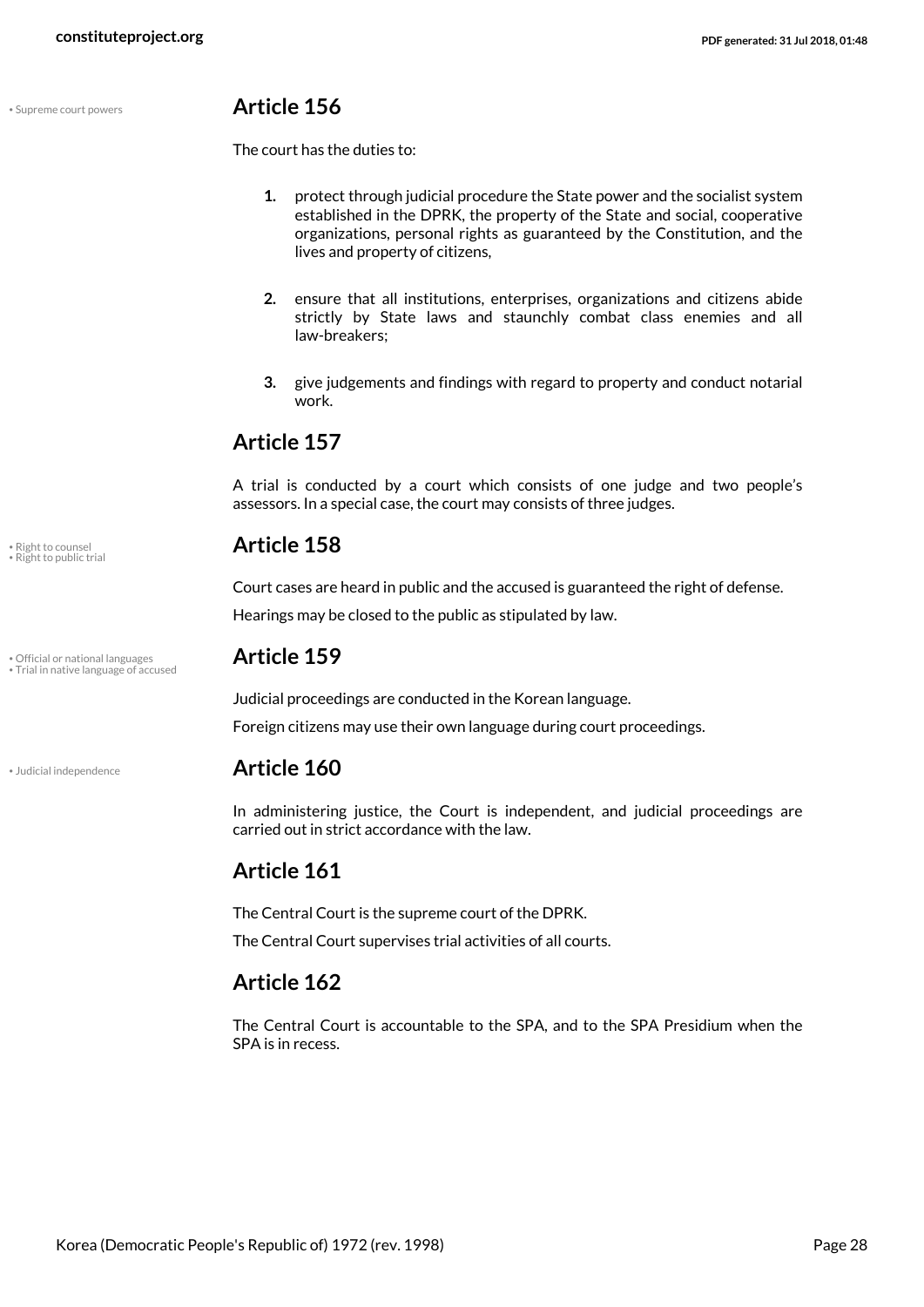## <span id="page-28-0"></span>**Chapter 7: National Emblem, Flag, National Anthem and Capital**

## **Article 163**

The national emblem of the DPRK bears the design of a grand hydroelectric power station under Mt. Paektu, the sacred mountain of the revolution, and the beaming light of a five-pointed red star, with ears of rice forming an oval frame, bound with a red ribbon bearing the inscription "The Democratic People's Republic of Korea."

## <span id="page-28-3"></span>• National flag **Article 164**

The national flag of the DPRK consists of a central red panel, bordered both above and below by a narrow white stripe and a broad blue stripe. The central red panel bears a five- pointed red star within a white circle near the hoise.

The ratio of the width to its length is 1:2.

<span id="page-28-1"></span>• National anthem **Article 165**

The national anthem of the DPRK is "the Patriotic Song."

## <span id="page-28-2"></span>• National capital **Article 166**

The capital of the DPRK is Pyongyang.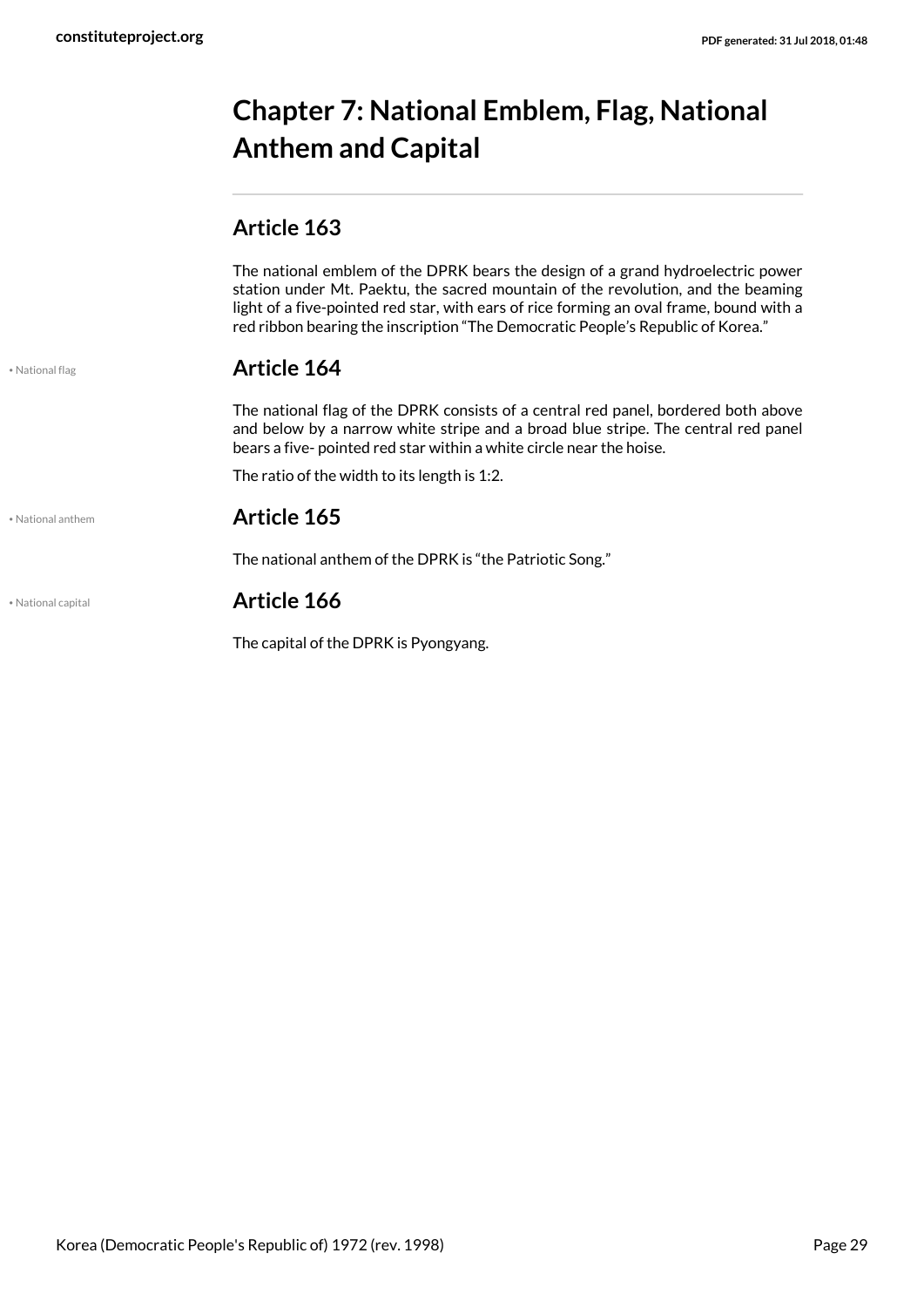## **Topic index**

| A            |  |
|--------------|--|
|              |  |
|              |  |
| B            |  |
|              |  |
|              |  |
| $\mathsf{C}$ |  |
|              |  |
|              |  |
|              |  |
|              |  |
|              |  |
| D            |  |
|              |  |
|              |  |
|              |  |
|              |  |
|              |  |
| E            |  |
|              |  |
|              |  |
|              |  |
|              |  |
|              |  |
|              |  |
|              |  |
| F            |  |
|              |  |
|              |  |
|              |  |
|              |  |
|              |  |
|              |  |
|              |  |
|              |  |
|              |  |
|              |  |
| G            |  |
|              |  |
|              |  |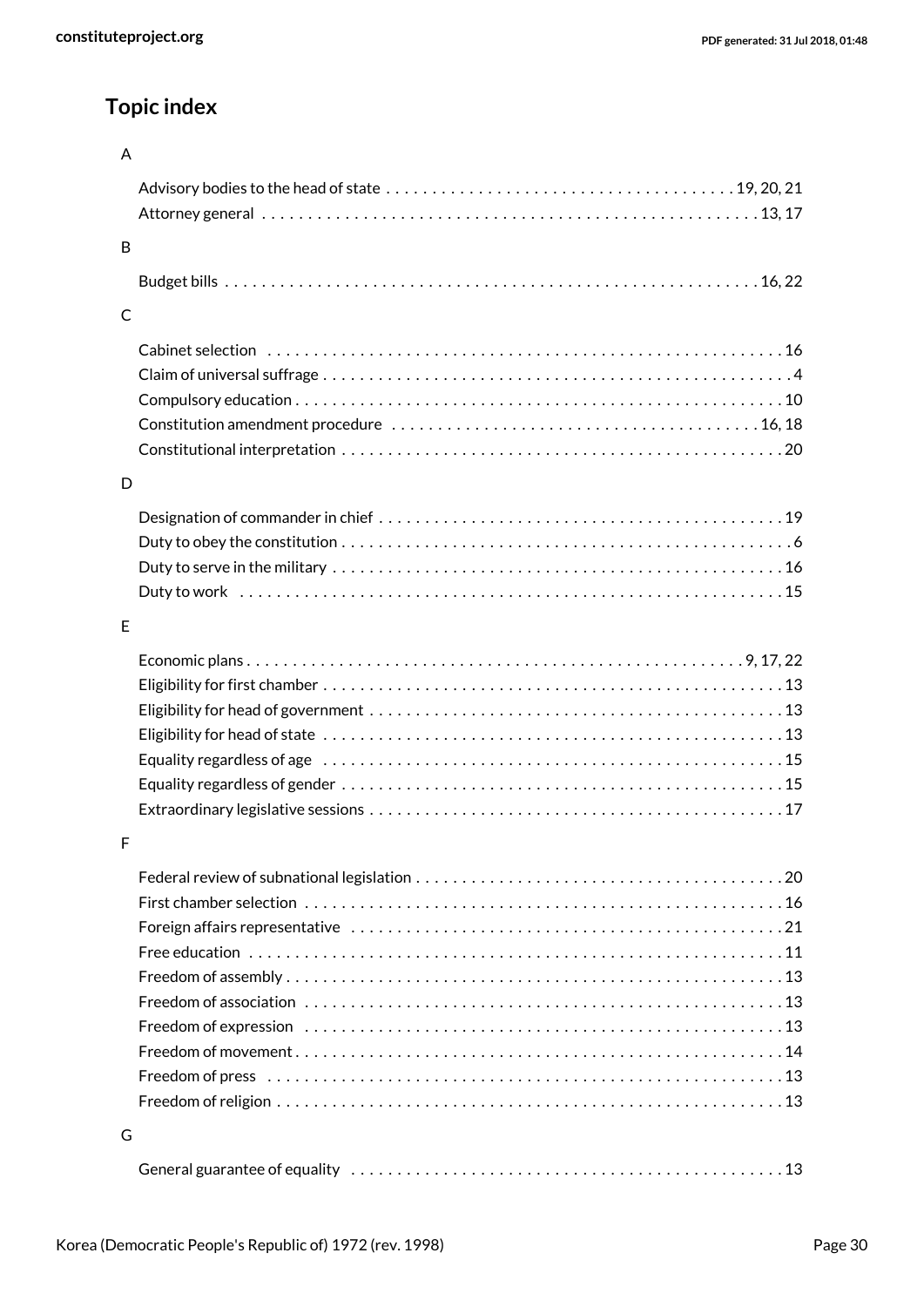|                | Head of state selection ………………………………………………………………………16                                                           |
|----------------|-----------------------------------------------------------------------------------------------------------------|
|                |                                                                                                                 |
| $\overline{1}$ |                                                                                                                 |
| J              |                                                                                                                 |
|                |                                                                                                                 |
|                |                                                                                                                 |
| L              |                                                                                                                 |
|                |                                                                                                                 |
|                |                                                                                                                 |
|                |                                                                                                                 |
| M              |                                                                                                                 |
|                |                                                                                                                 |
|                |                                                                                                                 |
|                |                                                                                                                 |
|                |                                                                                                                 |
|                |                                                                                                                 |
| N              |                                                                                                                 |
|                | Name/structure of executive(s) $\dots\dots\dots\dots\dots\dots\dots\dots\dots\dots\dots\dots\dots\dots\dots$    |
|                |                                                                                                                 |
|                |                                                                                                                 |
|                |                                                                                                                 |
|                | National vs subnational laws exception of the contract of the set of the set of the set of the set of the set o |
| O              |                                                                                                                 |
|                |                                                                                                                 |
|                |                                                                                                                 |
|                |                                                                                                                 |
|                |                                                                                                                 |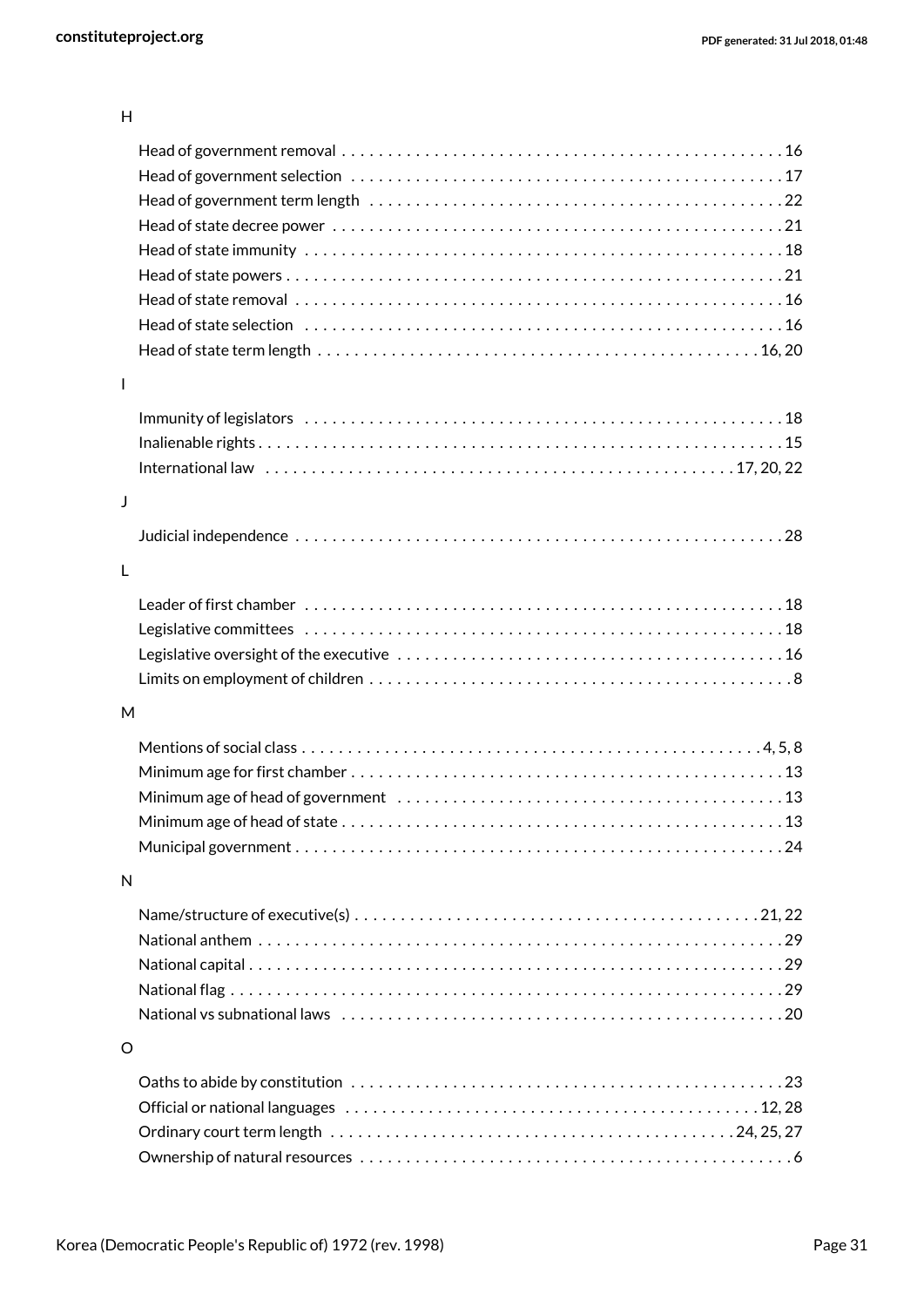| . . |    |          |  |
|-----|----|----------|--|
|     |    | ۰,<br>۰, |  |
|     | ۰. |          |  |

| Q |                                                                                                         |
|---|---------------------------------------------------------------------------------------------------------|
|   |                                                                                                         |
| R |                                                                                                         |
|   |                                                                                                         |
|   |                                                                                                         |
|   |                                                                                                         |
|   |                                                                                                         |
|   |                                                                                                         |
|   |                                                                                                         |
|   |                                                                                                         |
|   |                                                                                                         |
|   |                                                                                                         |
|   |                                                                                                         |
|   |                                                                                                         |
|   |                                                                                                         |
|   |                                                                                                         |
|   |                                                                                                         |
|   |                                                                                                         |
|   | Right to health care $\dots\dots\dots\dots\dots\dots\dots\dots\dots\dots\dots\dots\dots\dots\dots\dots$ |
|   |                                                                                                         |
|   |                                                                                                         |
|   |                                                                                                         |
|   |                                                                                                         |
|   |                                                                                                         |
|   |                                                                                                         |
|   |                                                                                                         |
|   |                                                                                                         |
|   |                                                                                                         |
| S |                                                                                                         |
|   |                                                                                                         |
|   |                                                                                                         |
|   |                                                                                                         |